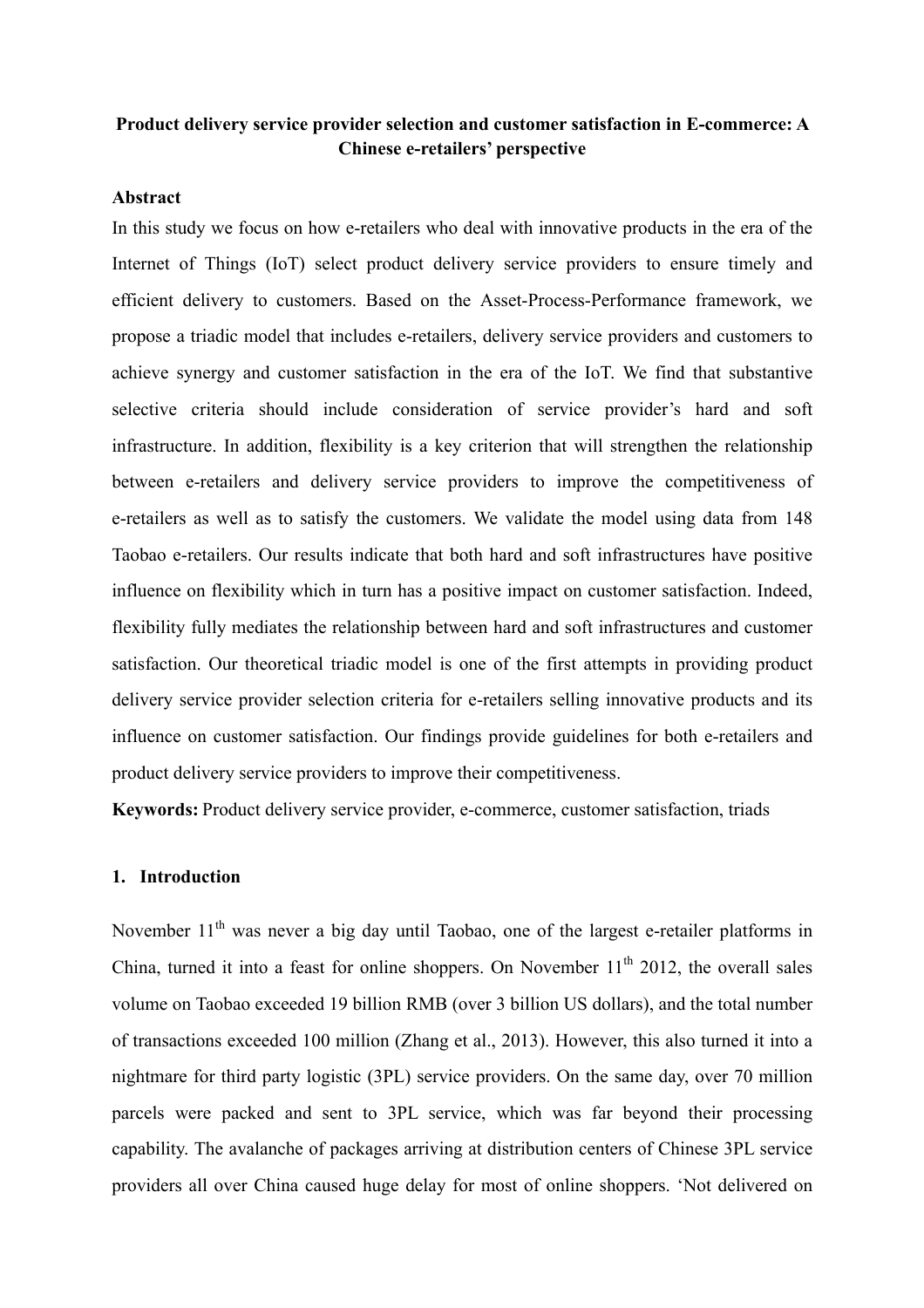time' is on top of the complaint list from online customers during that period of time. Interestingly, it is the e-retailers on Taobao instead of the 3PL service that bear the brunt of the complaints from customers (Zhou, 2013). Hence, selection of 3PL partners is critical for e-retailers to maintain customer satisfaction.

The relationship between e-retailers and the 3PL service providers is complicated due to the online transaction process. E-retailers and 3PL service providers are partners. Yet e-retailers are service providers in online transactions, and it is they who are evaluated by end customers. End customers satisfaction level is a vital aspect which makes the customer to return to the same e-retailer. However, as e-retailers delegate the delivery service to 3PL service providers, end users' satisfaction level is a combination of both e-retailers' service and 3PL service providers' service. Hence, the service quality level of 3PL service provider is essential to e-retailers. On the other hand, most of the time e-retailers are customers of 3PL service providers as they pay for the delivery service. It is a common promotion method on Chinese e-retailer platforms that e-retailers will cover the delivery fee for the transaction. As a result, it is essential to evaluate 3PL service providers from e-retailers' perspective who are both partners and customers of 3PL service providers.

The two fold relationship between e-retailers and 3PL service provider made 3PL service provider similar to the suppliers of e-retailers. 3PL service providers supply delivery service which is incorporated into the product that customers finally receive from e-retailers. Supply chain management literature suggests cost and efficiency are critical criteria in selecting 3PL service providers for traditional brick and mortar firms. However, very few studies in the past discuss how e-retailers select their 3PL service providers. Fewer explored the context of e-retailers selling fashion and 3C (Computers/Communications/Consumer) innovative products which requires additional customization. We refer to these products as high value and highly customized products. For example, over 60% of sales on Taobao are fashion products and 3C (Computers/Communications/Consumer) products which are generally considered as innovative products (Delafrooz et al., 2010). In addition, the era of Internet of Things (IoT) demands additional or enhanced 3PL capabilities (e.g. tracing and tracking).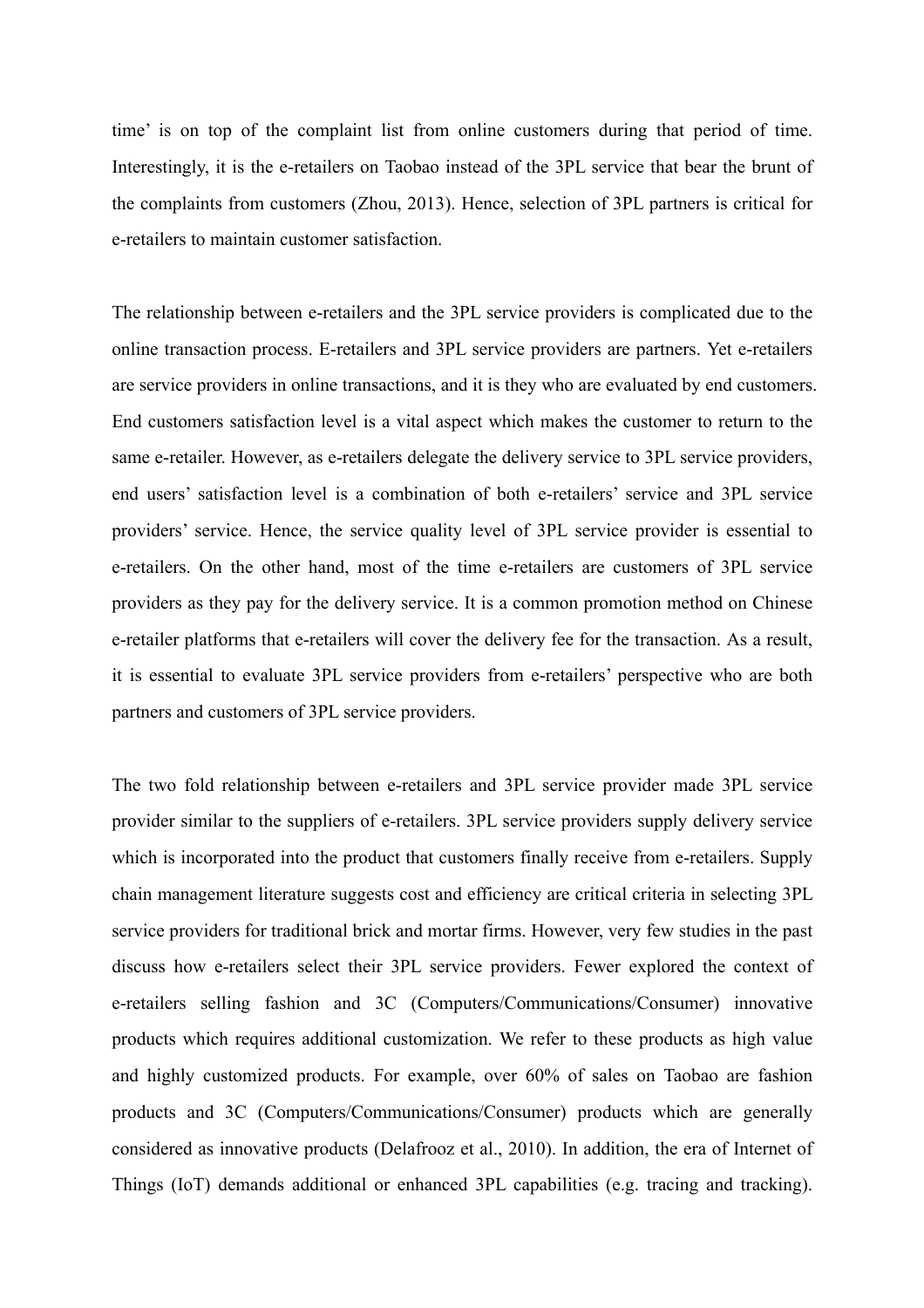IoT products have sensors and actuators that are blended with the surrounding environment to share data across platforms to develop a common operating picture (anything communicates, anything is identified, anything interacts) (Gubbi et al. 2013). In the present era 3PL service providers update static information at different time periods using tracking URLs such as www.tracking.com/findmy. This facility has a major disadvantage such as non-availability of globally unique identifier to deal with the product. However, in IoT era, it is mandatory to connect all physical products with unique identifier sold through e-retailers using global internet based infrastructure to support intelligent identification, location, tracking, monitoring and management (Karakostas, 2013). Evolution of technology and increase in customers' expectation makes product delivery service providers to offer smart services to be successful in the market. Smart logistics refers to set of activities that include identification, locating, sensing, state-of-the art networking and data processing and billing (Uckelmann, 2008).

With these developments in mind, it is obvious that in IoT era e-retailers need to use appropriate criteria to select smart delivery service providers (which will be used interchangeably with 3PL service provider) to improve the customer satisfaction. We attempt to view the selection of 3PL service providers and customer satisfaction through the lens of Asset-Process-Performance framework. Capabilities of 3PL service providers are considered as asset (both hard and soft infrastructure), dynamic capabilities referred as flexibility offered by the 3PL service providers are considered as process and the customer satisfaction refers to the performance.

In this study, by applying the Asset-Process-Performance framework in the context of e-retailing, we expect to provide one of the first triadic theoretical models on product delivery service provider (3PL service provider) selection criteria and customer satisfaction. As we collected data from e-retailers on their evaluations of 3PL service providers, our findings will be helpful to e-retailers to assess their potential partners to provide delivery service. Meanwhile, from 3PL service provider perspective, they should not only try to satisfy the end customers who actually received their service, but also to satisfy e-retailers as they make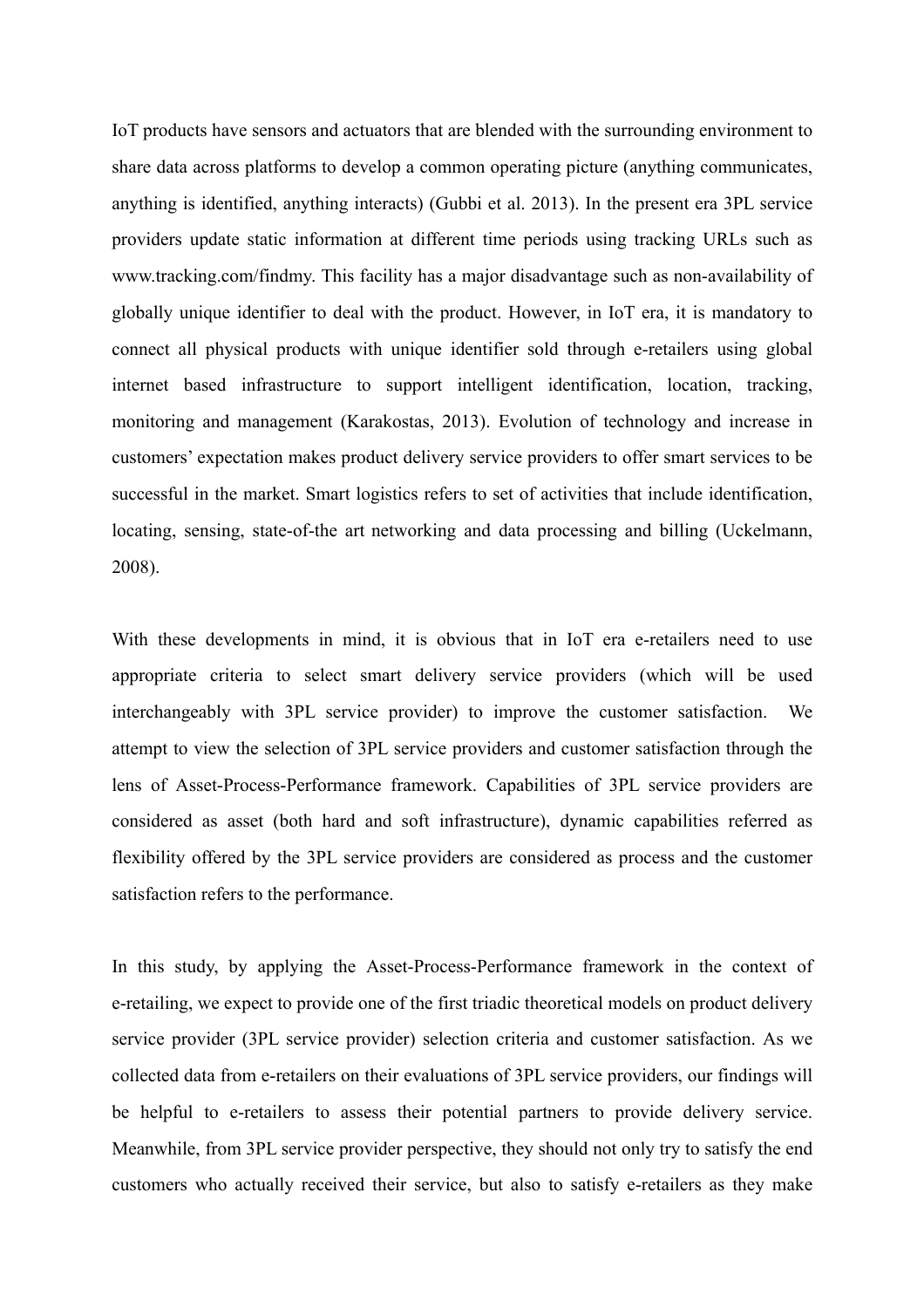selection decisions as well. More specifically we attempted to explore the relationship between the selection of product delivery service provider and its effect on customer satisfaction. Hence, our current research provides suggestions on how to improve product delivery service providers to attract more e-retailers as their customers. Moreover, as our research context is in China, we highlight some insights about Chinese market for International 3PL service provider.

The rest of the paper is organized as follows: Section 2 reviews the studies related to product delivery selection criteria, asset-process-performance framework, flexibility aspects and customer satisfaction. Section 3 describes the conceptual model and hypotheses developed for the study. Section 4 explains the research methodology adopted in this study to validate the conceptual model. Section 5 discusses the major findings and its implication. Section 6 summarizes our study and suggests future directions.

## **2. Literature review**

### *2.1 Product delivery provider selection criteria*

Logistics service provider plays an important role in organizations (Gunasekaran and Sarkis, 2008; Green et al., 2008), because it can improve organizational competitiveness towards the enhancement of information and material flows along the supply chain (Gunasekaran et al., 2008). However, most previous studies discuss the importance of logistics to traditional brick and mortar firms, only few emphasize their needs in the e-commerce context (Yang et al., 2009; Ramanathan, 2010). E-commerce, especially B2C e-commerce, compared with traditional entities, is characterized by small order size, increased daily order volumes and shipments with different kinds of distribution systems (Ramanathan, 2010; Cho et al., 2008; Hsiao, 2009). Thus shipment or delivery becomes an essential part of e-commerce. Graves (2013) states that the development of e-commerce necessitates appropriate selection of 3PL service providers. Therefore, choosing an appropriate 3PL service provider tends to be a significant process for e-commerce firms. Selection of 3PL service provider has traditionally been based on cost and efficiency. Most famous Chinese e-commerce firms have made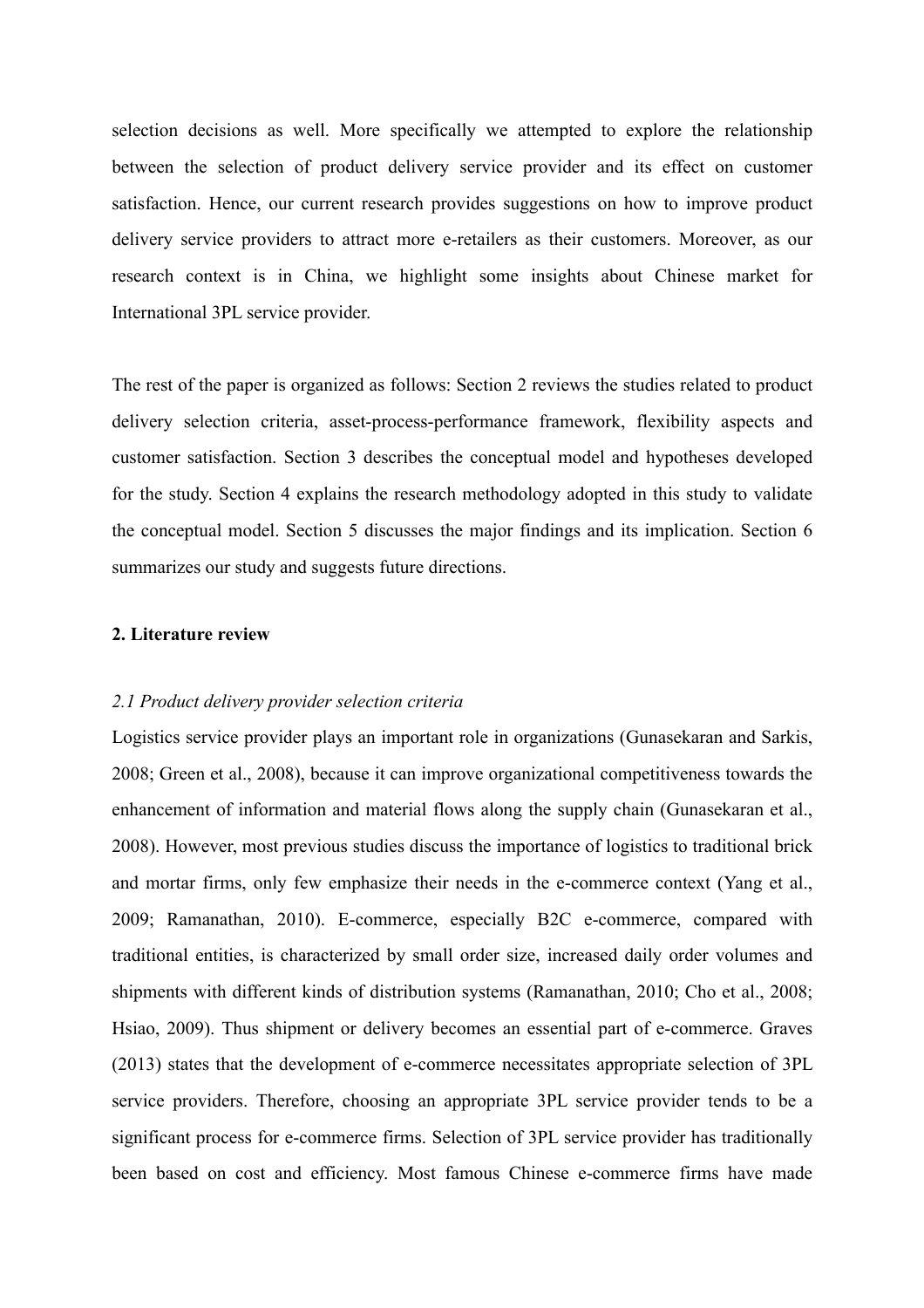contracts with many 3PL service providers, and customers can choose a particular 3PL service provider according to their preferences. Wang and Sang (2005) illustrate that the efficiency of the 3PL service provider is an essential factor considered by e-commerce firms when choosing 3PL service providers. Researchers have pointed out that technological, human and logistical aspects of service quality can impact customer satisfaction and firm competitiveness (Rosteck, 2012; Ramanathan, 2010; Ling et al., 2012). Especially, with the growth of the consumer attention to the quality of service, customer service and logistics service have become more and more important. Recently, the assessments of customer service quality and logistics service quality have been included in the consumer feedback system.

It is critical for any business to set reasonable and effective criteria while selecting suppliers or business partners. Researchers in operation management have called for more focus on selection and contract management of 3PLs for building collaborative supply chain partnerships (Sahay and Mohan, 2006). According to Ramanathan (2010), late arrival or non-arrival of the product, accuracy of the order and damage of the product significantly increases customer dissatisfaction.

Based on recent changes 3PL service provider selection parameters include delivery speed and reliability of 3PL service providers. Esper et al. (2003), considered four relevant variables of 3PL service providers that include delivery time, product condition, delivery satisfaction expectations and carrier reliability. However, other studies also consider responsiveness, communication order-handing and distribution (Cho et al., 2008).

Recent work by Tezuka (2011) stressed the specialization of 3PL service provider in terms of scale, know-how, searching ability and/or IT skills of 3PL service provider. With improvement in capabilities of logistics service provider, Buyukozkan et al., (2009) proposed a fourth party logistics (4PL) evaluation model with selection criteria such as service performance (service quality, service cost, service flexibility, value added service), IT performance (IT competency, IT capacity, IT flexibility, IT compatibility) and management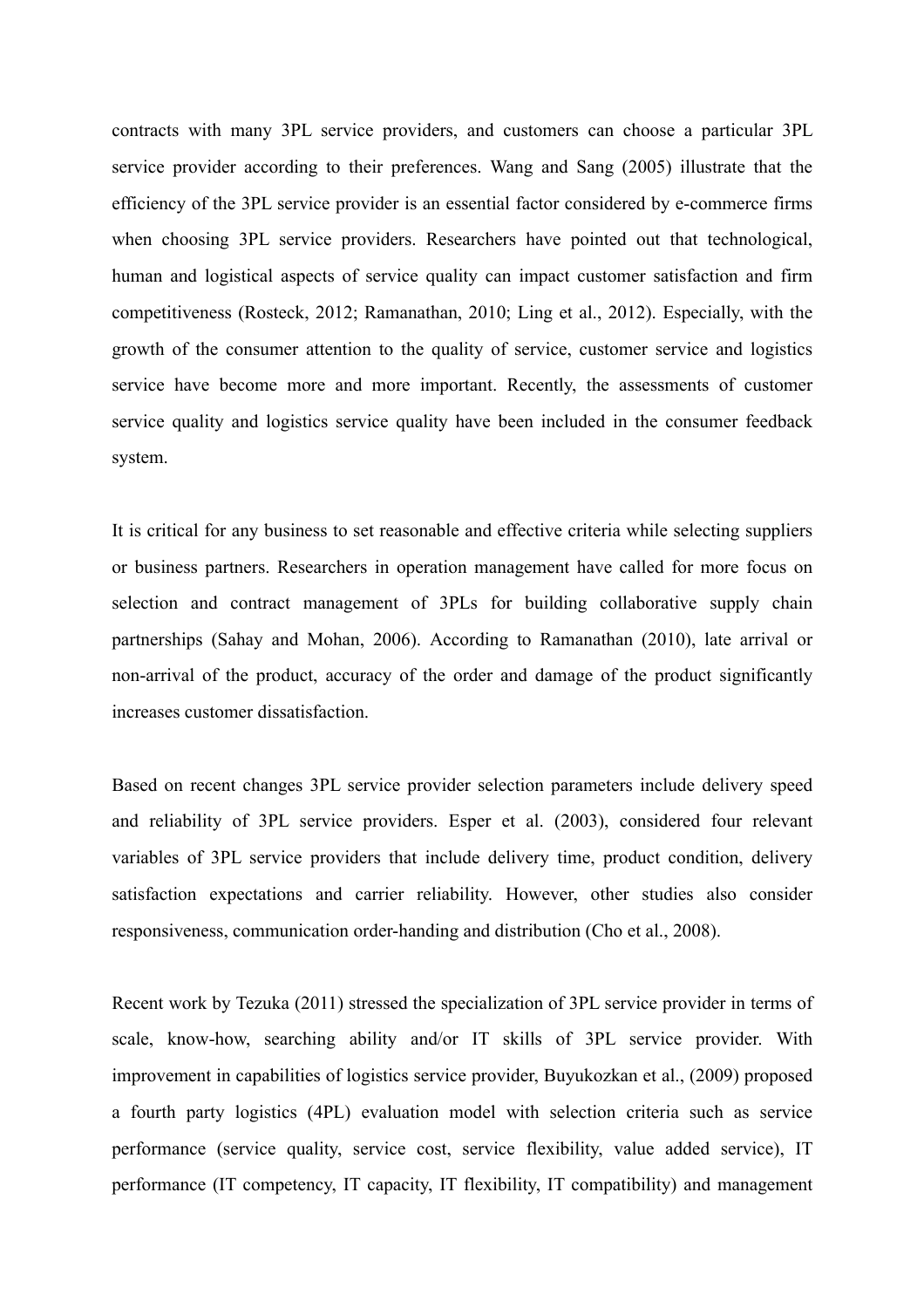performance (management quality, management competency, management flexibility, management sustainability).

The literature on product delivery for era of IoT and 4PL with soft infrastructure (IT, Human skills and knowledge), hard infrastructure (Tracing and tracking, sophisticated trucks) and flexibility (in both hard and soft infrastructure) is, however, still in its infancy stage. Coltman and Devinney (2013) propose a model with operational capabilities for customized and commoditized services. The operational capabilities include customer engagement, cross-functional coordination, creative solutions, operations improvement, IT infrastructure and professional delivery.

In summary, the review reveals that e-retailers need to change their selection criteria based on soft infrastructure, hard infrastructure and flexibility aspects to satisfy the delivery of innovative products in the era of IoT.

### *2.2 Asset process performance framework*

The Asset-Process-Performance (APP) framework is a theoretical framework to understand competitiveness at the firm level and is a combination of assets, process and performance (Ambastha and Momaya, 2004). This paper uses APP framework to study how asset, process and performance of product delivery service provider satisfies both the ends of the triadic link i.e. upstream e-retailer (seller) and downstream end customer (buyer). Assets can be inherited (natural resources) or created (infrastructure), and process and performance can achieve economic gains from sales to customers toward assets transformation (Subramanian et al., 2014).

Moreover, according to Ambastha et al. (2004) and Subramanian et al. (2014), assets refer to human resources, firm structure, firm culture, technology and other sources. Processes refer to strategic management processes (competency, competitive strategy, flexibility and adaptability), technological processes (innovation, systems, IT), operational processes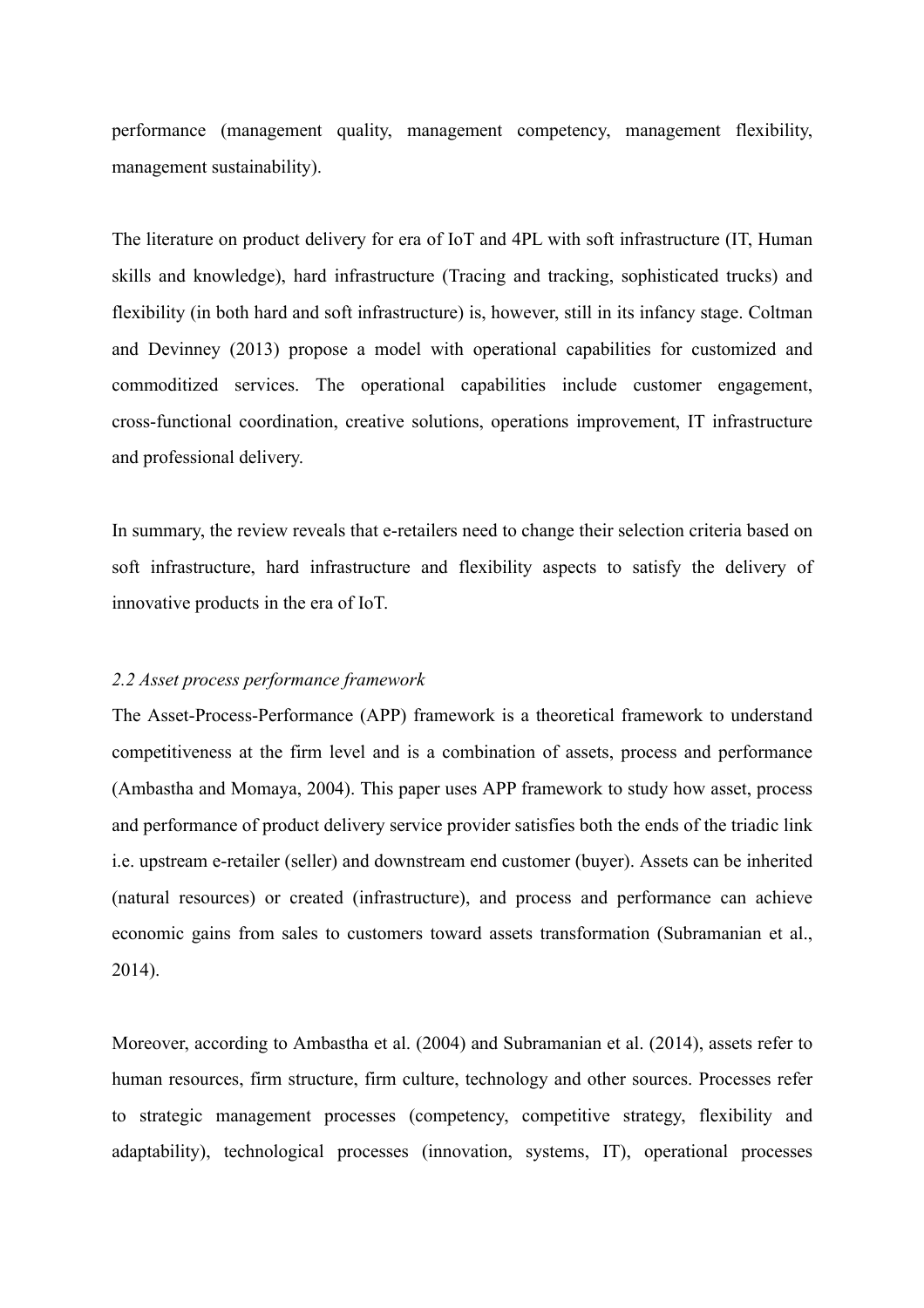(manufacturing, design and quality) and marketing processes (marketing, managing relationships and persuading power) Finally, performance refers to productivity, finance, market share, differentiation, profitability, price, cost, variety, product range, efficiency, value creation, customer satisfaction and new product development.

Based on operation management perspective, this study selects important dimensions for assets, processes and performance to deliver innovative products. Logistic service industry as a classic example of service industry, has transformed from basic transportation to serving the entire logistical needs of customers. As a result, their assets include both hard and soft infrastructure. Hard infrastructure refers to various resources for transportation and storage, such as warehouse and vehicles, while soft infrastructure refers to new "resources" due to the quantum advances in science, technology and communication, such as IT, knowledge and relationship networks (Chapman et al., 2003). We also argue that flexibility is one of the most critical dynamic capability factors in processes to accommodate variations and customer satisfaction is one of the most important performance indicators.

## *2.3 Flexibility in supply chain management*

In operation management studies, flexibility is defined as the process of adapting things based on the customer requirement (Verma et al., 2011). As an important competitive process, the agile supply chain strategy is aimed at achieving flexibility and adaptability in the face of competitive environment through rapid, dynamic and continuous response (Qrunfleh and Tarafdar, 2014). Previous attempts on flexibility focus on internal manufacturing flexibility, and supply chain flexibility depends on manufacturing flexibility (Duclos et al., 2003). However, as the supply chain covers more than one single firm, the supply chain flexibility has to extend beyond the internal manufacturing flexibility. Few suggested examining supply chain flexibility as an integrated aspect with customer perspectives. Based on this logic, five types of flexibilities are suggested and they are product flexibility, volume flexibility, new product flexibility, distribution flexibility and responsiveness flexibility (Vickery et al., 1999). However, this classification fails to recognize the cross-functional and cross-business nature of supply chain management.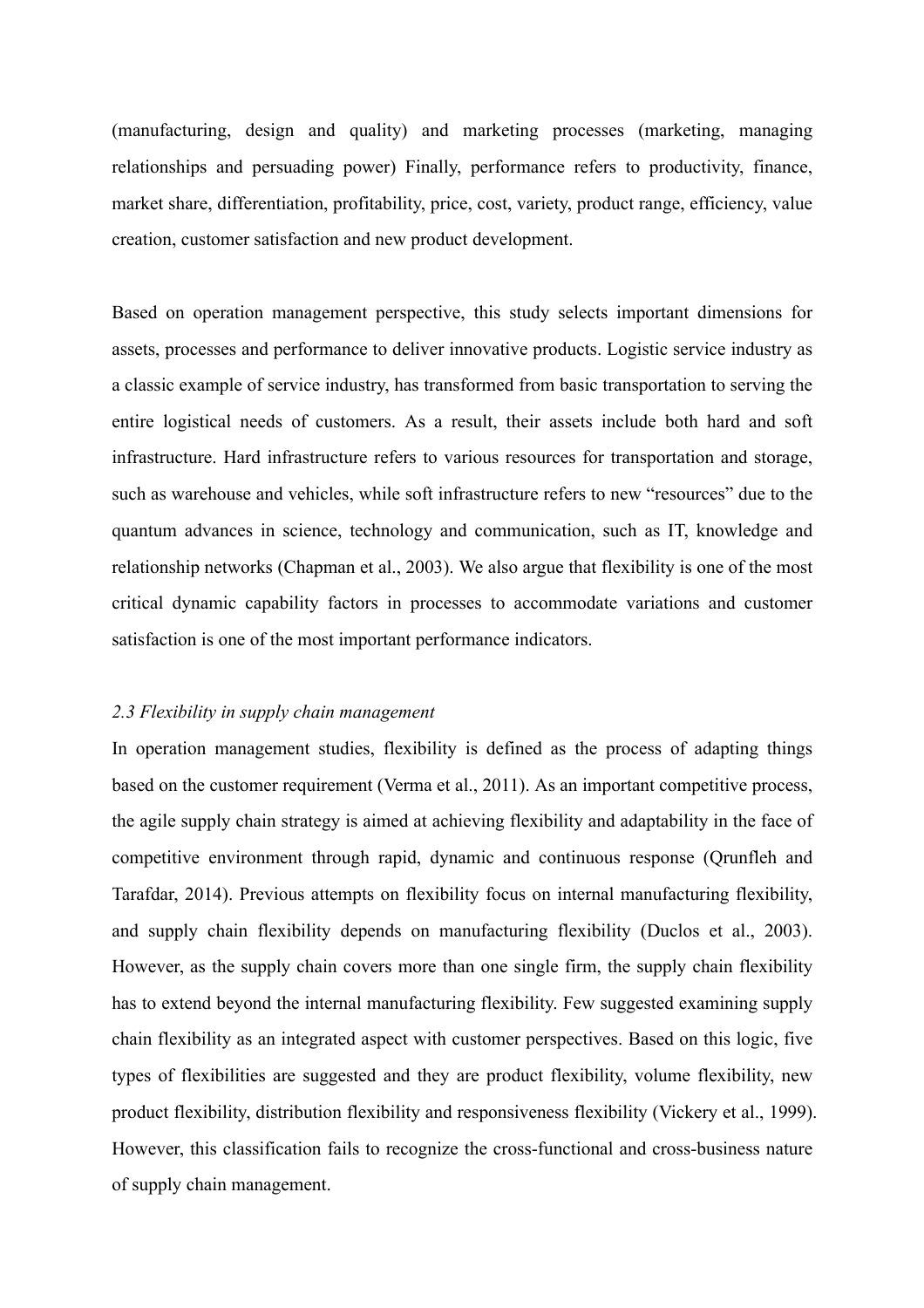In response to this limitation, Duclos et al. (2003) proposed six components of supply chain flexibility: i) Operation system flexibility which is the ability to configure assets and operations to react to emerging customer trends (e.g. product changes and volume) at each node of the supply chain; ii) Market flexibility which is the ability to mass customize and build close relationship with customers; iii) Logistic flexibility which is the ability to send and receive product efficiently according to the change of suppliers and customers; iv) Supply flexibility which is the ability to alter the supply of product in line with customer changing demand; v) Organizational flexibility which is the ability to align employee skills to the needs of customers; and vi) Information systems flexibility which is the ability to align IT architectures and systems to organization information needs in response to the changing demand of customers.

As opposed to analyze flexibility as multi-dimensional, flexibility has also been defined and empirically assessed as a general capability of a firm, especially in the logistic service industry (Hartmann and De Grahl 2011). In this study, we focus on the flexibility of product delivery service providers, which is a general capability to respond quickly and efficiently to changing customer needs in delivery, support, and services (Zhang et al., 2005).

# *2.4 Customer satisfaction*

Oliver (1997) defines satisfaction as "the summary of psychological state resulting when the emotion surrounding disconfirmed expectation is coupled with a consumer's prior feelings about the consumer experience". Lewin (2009) states that customer satisfaction is an important source of competitive advantage and can lead to customer loyalty and repeat purchase. According to Anderson and Srinivasan (2003), there is a direct relationship between customer satisfaction and the performance of e-commerce firms. E-commerce firms believe higher customer satisfaction can bring substantial benefits, such as repeat purchase, good word of mouth, and profit increase (Subramanian et al., 2014). Moreover, Kim and Stoel (2004) illustrate that e-commerce firms need to satisfy the needs of online customers when they are purchasing online, otherwise they will switch to another e-commerce firm. Therefore, it is important for e-commerce firms to meet customer requirements and make efforts to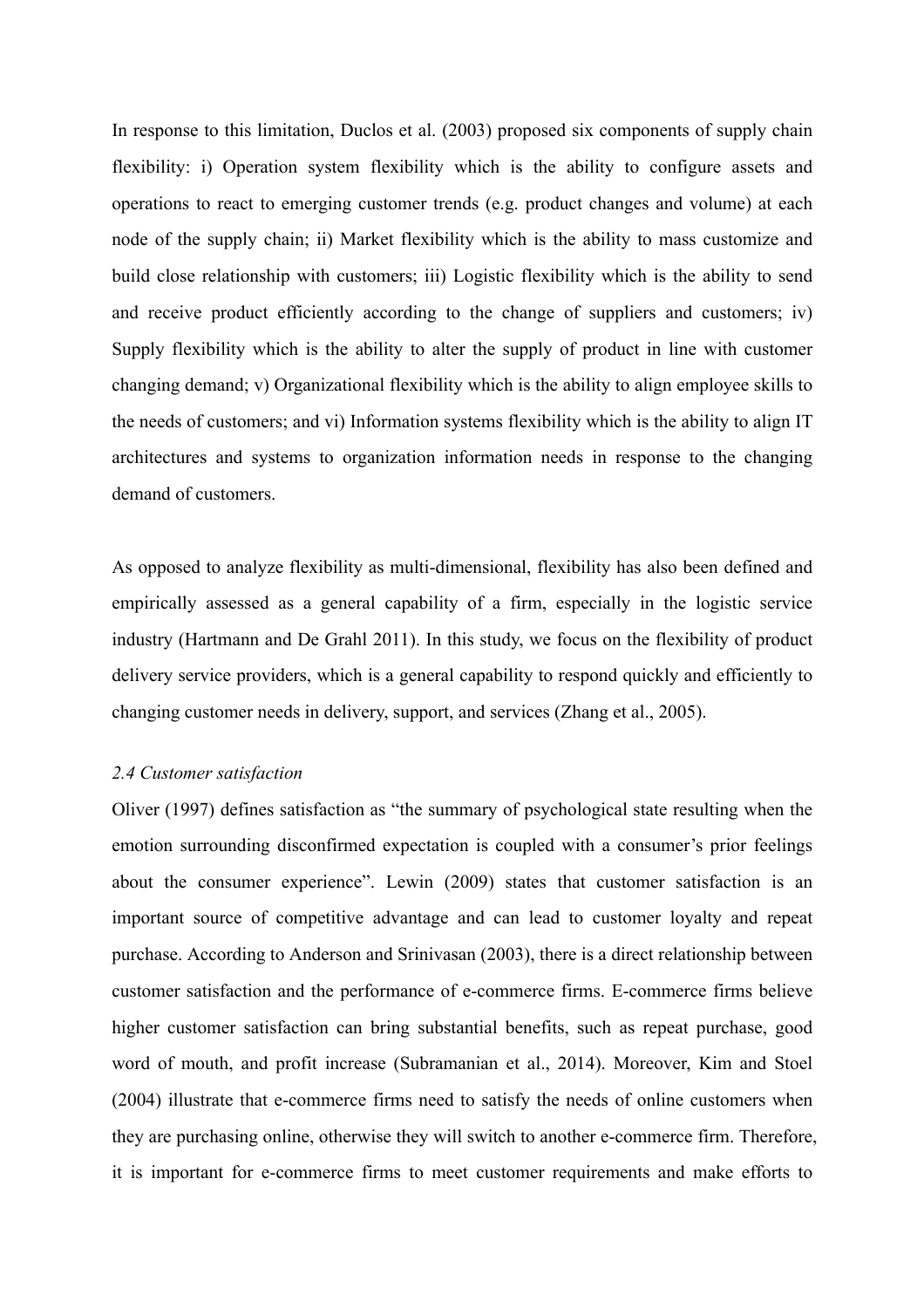increase customer satisfaction in e-commerce. Furthermore, Liu et al. (2008) state that online shopping customer satisfaction will be significantly influenced by information quality, web site design, merchandise attributes, transaction capability, security/privacy, payment, delivery and customer service. In addition, they emphasize the importance of delivery and customer services in satisfying Chinese customers.

China is a large country geographically, and customers are widely spread. Hence, the range of the network covered by 3PL service provider is crucial to customer satisfaction. This depends on the number of transportation and the location of the warehouse or distribution center etc. (Du and Evans, 2008). China is also a diversified country culturally, with customers speaking different dialects and having different traditions. Hence, it is also important for 3PL service provider to gain detailed and sufficient knowledge about their customers. As DHL put in their marketing slogan in China: 'We know China better than the others' (DHL) It is clear therefore that the soft side of infrastructure such as well-trained employees, knowledgeable local staff, and tracking system can make a substantial contribution to customer satisfaction.

The business of 3PLs in China is fluctuating as the volume of packages they are dealing with keeps ebbing and flowing. For example, Shentong Express, a privately owned express with services in most parts of China, has its daily handling capacity of 3.5 million to 3.8 million shipments. However, the actual daily volume during the off-peak season was only 2.8 million. While during the peak season, the package volume can surge up to 4.3 million. The daily package volume in China's entire industry during the peak season has topped 18 million (Zhou, 2013). Under such vibrant circumstances, more flexible 3PL service provider can better serve its customers. It is also evident from the review that there are very few studies available to understand the Chinese e-commerce customer satisfaction.

# **3. Conceptual model and hypotheses development**

It is predicted that in future IoT will link physical and digital entities through appropriate information and communication technologies (Miorandi et al., 2012). It is good to note the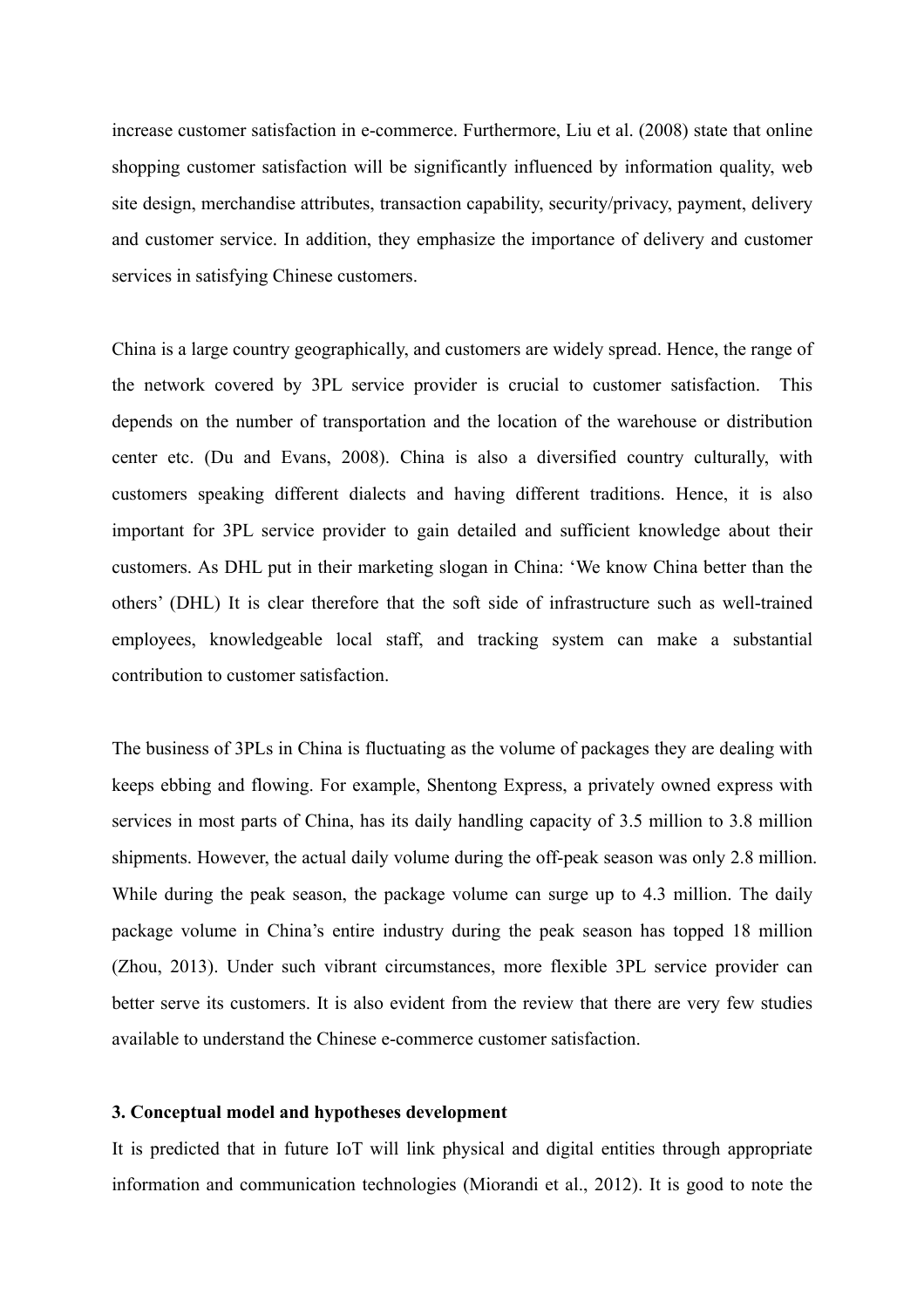application of IoT in different fields. A recent study looked at linking the IoT perspective with floricultural supply chain virtualization (Verdouw et al., 2013). Similarly, it is interesting to note the delivery difficulties in IoT infrastructure and an attempt to propose a mechanism and architecture to successfully coordinate between IoT and 3rd party service providers (Gubbi et al. 2013). It is obvious from the above that IoT studies within supply chain are limited. Moreover it is very hard to find study in e-commerce that links E-reatilers, product delivery service providers and customer.

## *3.1e-commerce triads*

The triad considered for our study is shown below in figure 1. Three members are involved in our study. They are seller (e-retailer), buyer (customer) and delivery service provider (3PL). The buyer will buy innovative products from the seller, and those innovative products will be delivered through the delivery service provider. Based on infrastructure and flexibility, the seller will identify an appropriate 3PL service provider. Buyers report their feedback on the seller's website which often includes comments on the product delivery. In our study, sellers will evaluate the delivery service provider and customers will express their satisfaction with respect to the product and the delivery service in the seller's website once they receive the product. The major aim of our study is to identify the relationship between selection of delivery service providers and customer satisfaction.

Insert Figure 1 about here

 $\mathcal{L}_\text{max}$  , and the set of the set of the set of the set of the set of the set of the set of the set of the set of the set of the set of the set of the set of the set of the set of the set of the set of the set of the

 $\mathcal{L}_\text{max}$ 

## *3.2 Conceptual model and hypothesis*

Our research model is developed based on the APP framework. We relate innovative product delivery service provider selection based on infrastructure (both hard and soft) and flexibility with customer satisfaction. Asset in this study refers to both soft and hard infrastructure of 3PLs; process refers to the flexibility of 3PLs; and performance refers to the customer satisfaction of the end customers who finally receive products. Our research model is shown in figure 2.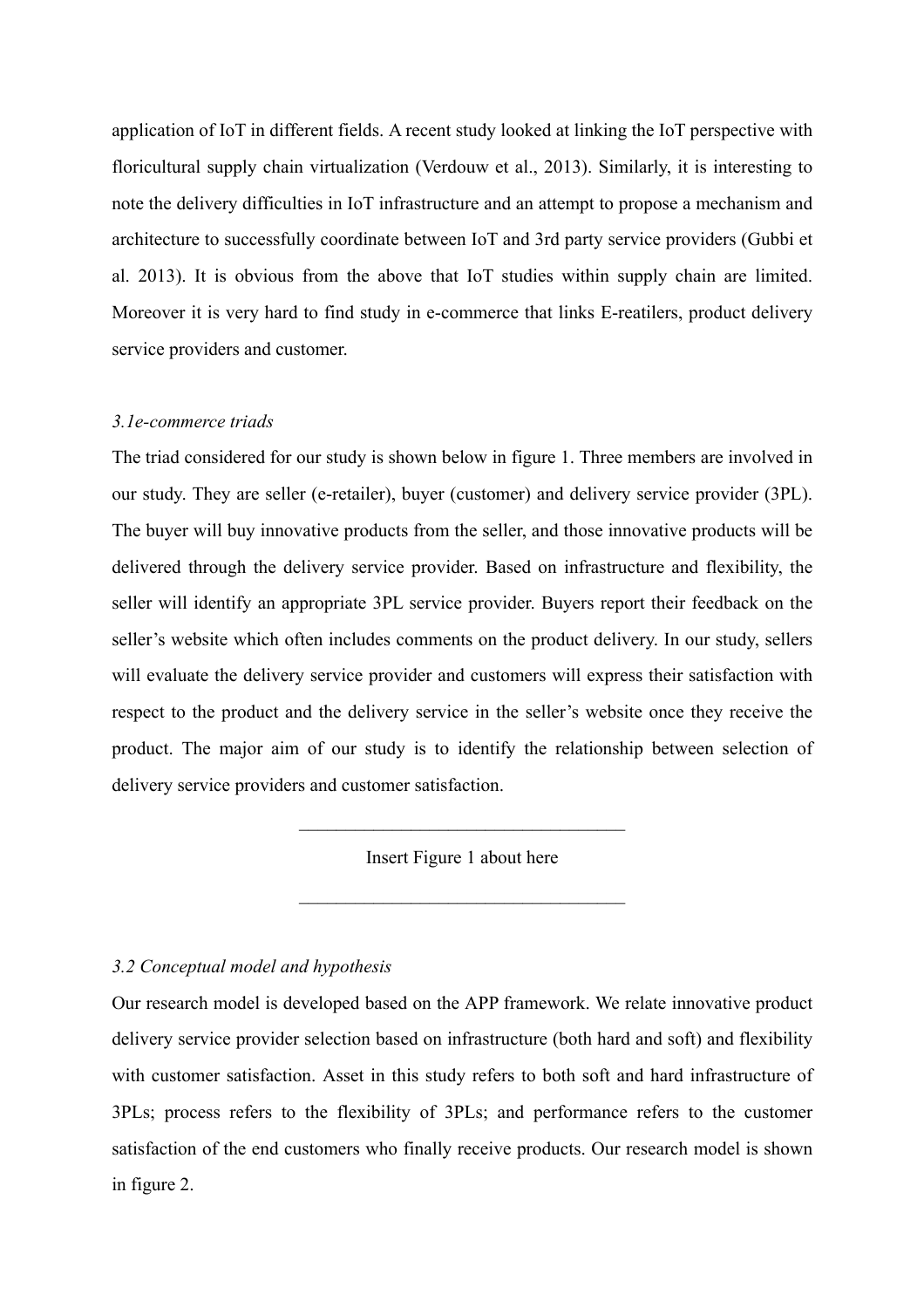Insert Figure 2 about here

 $\mathcal{L}_\text{max}$  , and the set of the set of the set of the set of the set of the set of the set of the set of the set of the set of the set of the set of the set of the set of the set of the set of the set of the set of the

 $\mathcal{L}_\text{max}$  , and the set of the set of the set of the set of the set of the set of the set of the set of the set of the set of the set of the set of the set of the set of the set of the set of the set of the set of the

# *3.2.1 Infrastructure and flexibility*

Infrastructure is critical in the logistic industry. Providing advanced logistic services depends on adequate physical infrastructure, in line with technological development, new organizational changes and the requirements for efficient and environmentally friendly transport services. At the national level, the hard infrastructure refers to the connection between cities (roads and railways), ports and airports; while the soft infrastructure refers to laws and regulations (Memedovic et al., 2008). However, at the industrial level, the hard infrastructure refers to warehouse capacities, truck/transportation capacities, number of vessels, and number of cargo-airfreight; while the soft infrastructure refers to technology usage such as RFID, GPS and Enterprise systems, and knowledge such as managerial experiences, skills and capabilities.

Technology facilitates both the horizontal flow of information among business partners and vertical flow of information and goods along shippers and consignees. In recent years, 3PLs have invested money and effort in various systems to gain competitive advantages over their rivals (Lai, 2008).In the IoT era, various technologies have been incorporated into existing enterprise systems to facilitate information sharing and distribution. Such technologies include radio-frequency identification (RFID), sensor technologies, embedded object logic, object ad-hoc networking, and Internet-based information infrastructure.

New skills, new organizational and managerial capabilities, fast and efficient transaction procedures are also fundamental for 3PLs. Knowledge infrastructure refers to all kinds of knowledge that requires in managing and facilitating 3PLs operations.

It is debatable whether technology is hard infrastructure or soft infrastructure. Previous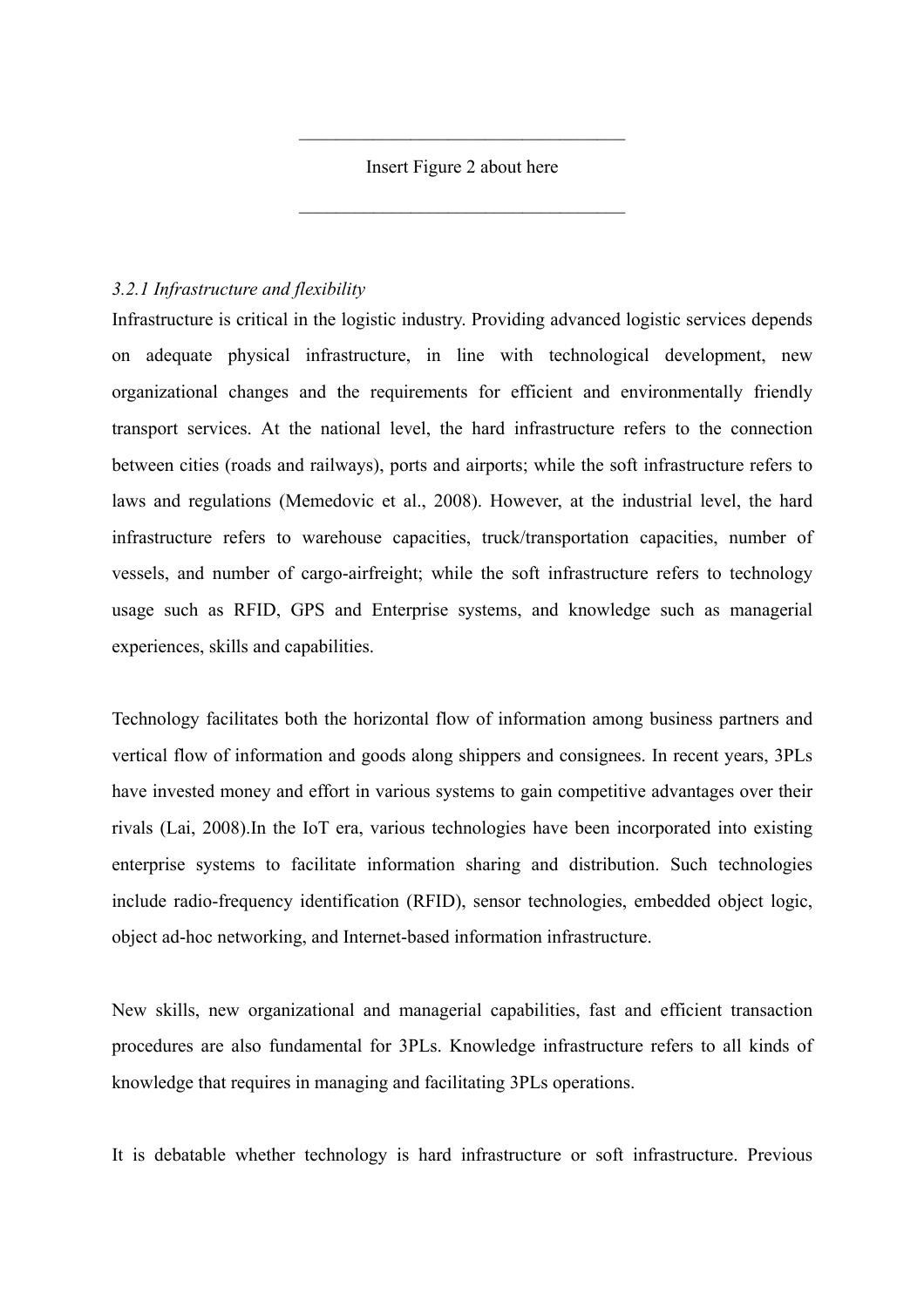studies suggest that technology infrastructure should be hard infrastructure as it involves equipment and devices. However, we argue that in the era of IoT, traditional infrastructure ensures the physical transportation of goods, while technology infrastructure supports the virtual transmission of information. As a result, both technology and knowledge perform the similar function for 3PLs in facilitating information flow and sharing. Hence, we categorize these two as soft infrastructure in this study.

Flexibility is the ability of the supplier to manage variation from the buyer firm without significant trade-offs with other competitive priorities. There are two types of flexibility: volume flexibility and mix flexibility in selecting suppliers. Volume flexibility refers to the ability and willingness of the supplier firm to change order volumes without significant penalties. Mix refers to change in product variety.

The positive effect of hard infrastructure on flexibility is straightforward. With better hard infrastructure, the 3PL service provider has more transportation capacity and storage capacity, which serve as buffers in the logistic service. As a result, it is more flexible in serving customers.

Soft infrastructure such as technology and knowledge also help to enhance flexibility. With more IT infrastructure implemented, more accurate and comprehensive information about the shipment as well as the environment (e.g. weather, traffic flow, accident, and emergency) can be collected and shared. This allows the dispatch center to co-ordinate transportation and warehouse. However, technologies do not work on themselves. Previous studies also highlight the importance of IT skills of employees and their harmony with technology. With sufficient training and practice, technology can work more efficiently and be more helpful. Moreover, experience of local market can help in prediction such as the peak time for picking up and collaboration with competitors. For example, when experienced delivery persons from different 3PLs meet in the lift of office buildings, they may exchange their parcels so that they only need to visit some floors respectively. As a result, both technology and knowledge infrastructure collectively enable the 3PL service provider to be more flexible.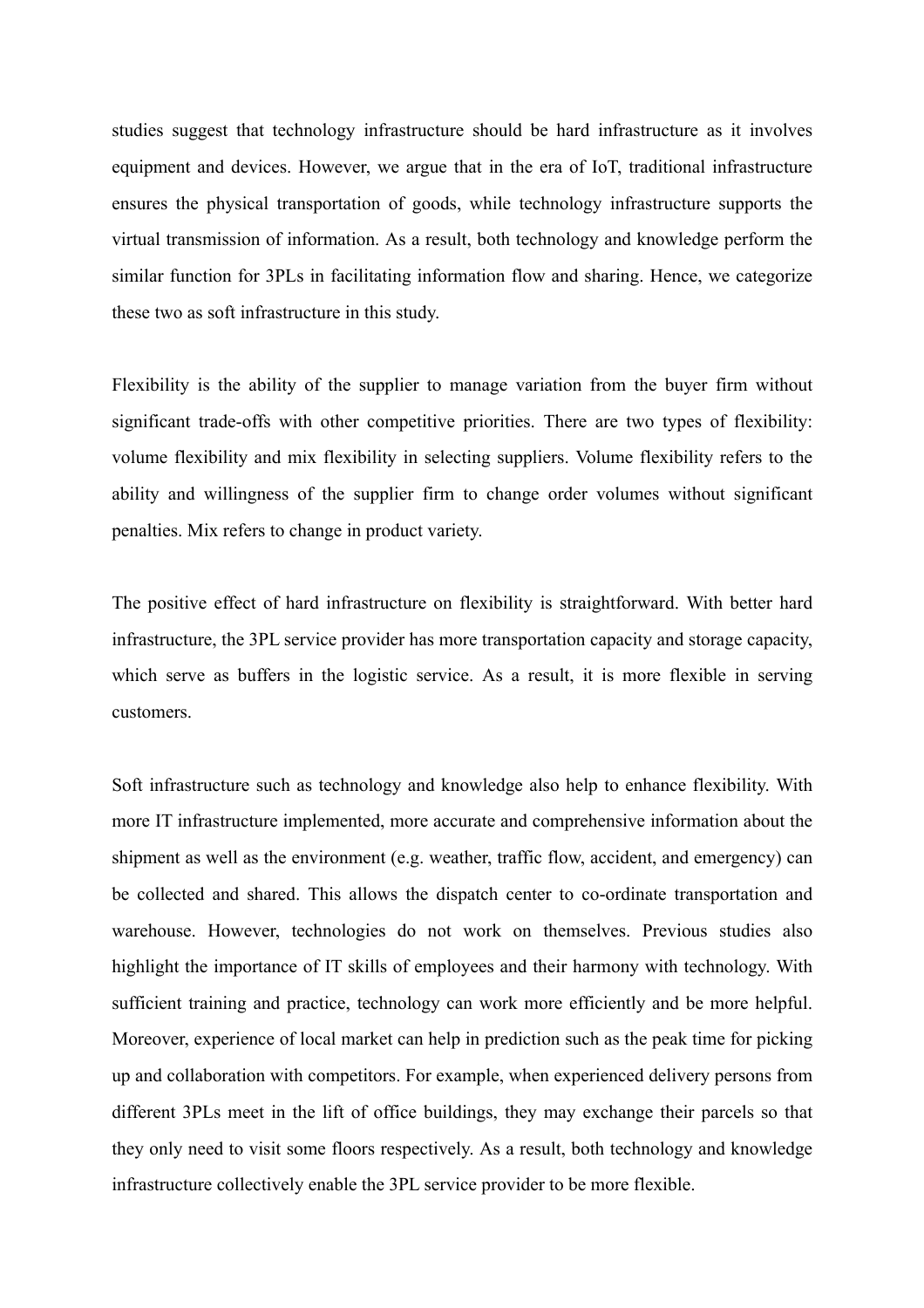Hence, we propose that:

H1: Product delivery service provider's soft infrastructure highly influences their flexibility.

H2: Product delivery service provider's hard infrastructure highly influences their flexibility.

### *3.2.2 Flexibility and customer satisfaction*

Previous researches pointed out that the quality of 3PL service can influence customer loyalty, delivery speed, accuracy and damage of product, which will have significant impact on customer satisfaction (Zhang et al., 2005). Customer needs are changing. Especially for innovative products which are high time-valued (e.g. the latest model of iphone), customers eager to receive them as soon as possible. Under a highly fluctuated situation, if the 3PL service provider is flexible, it can significantly improve the delivery speed and accuracy level as well as reduce the damage rate. Moreover, several previous researches point out that logistics service quality is positively related to e-customer satisfaction (Liu et al., 2008; Wang et al., 2005; Subramanian et al., 2014).

Based on these studies, we propose that:

H3: Product delivery service provider's flexibility improves customer satisfaction.

## *3.2.3 Flexibility-mediated impact of Infrastructure on Customer Satisfaction*

Based on the above discussion, we expect that flexibility of product delivery service provider has a positive influence on customer satisfaction. At the same time, such flexibility is achieved through both hard and soft infrastructure of the product delivery service provider. Starting with simple transaction based services; some of the service providers have developed into a more matured state of providing management oriented services, in addition to providing the physical infrastructure oriented services like warehousing and transportation. Thus, the industry has undergone a phenomenal growth in terms of size and the service offerings. There is very stiff competition in the industry resulting in customers' pressure for more and highly reliable services at lower costs (Power et al., 2007 ). As a result, demanding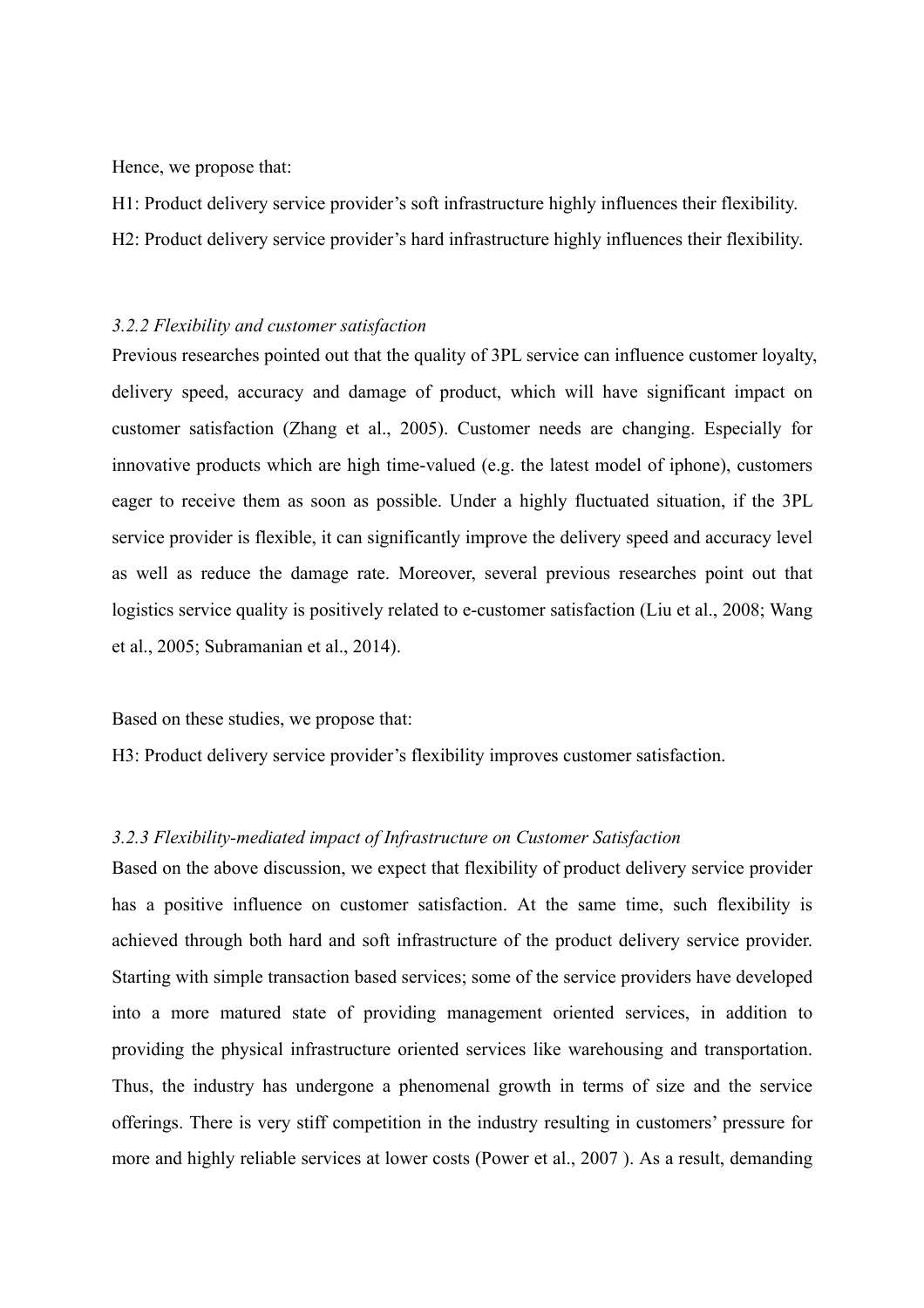customers are expecting not just improved warehousing and transportation, but also better service in terms of control over the product (e.g. they need to know when and where their packages were delivered to), and experience with delivery agents. These changing demands require product delivery service providers to develop various capabilities (both hard and soft) in order to be flexible.

However, as the e-commerce triad framework suggested, customers in our study are end customers of e-commerce. The only contact point between them and product delivery service providers may be the delivery person. From the customers' perspective, it is difficult, if not impossible, to evaluate the hard and soft infrastructure of product delivery service providers. They form a general idea on the capability of product delivery service providers based on their direct contact and experience with them. Hence, we propose that:

H4: The effect of infrastructure on customer satisfaction is mediated by flexibility

## **4. Research methodology**

To validate the proposed research model, a questionnaire was designed to investigate how e-retailers select their product delivery service providers based on innovative product selection criteria. The questionnaire contains two parts. Firstly, it captures e-retailer background information, such as location, reputation, years in existence, type of products it sells, whether it has default 3PLs or not. The second part consists of latent constructs measurements mainly adapted from Saurian and Coenders (2002). They are soft infrastructure (a second-order latent variable contains technology and knowledge), hard infrastructure, flexibility and customer satisfaction. All the items except customer satisfaction construct are measured using seven-point Likert scale, with 7 indicating a complete agreement and 1 indicating a complete disagreement. Customer satisfaction has only two items and they are objective measures captured from the e-retailers website based on customers' feedback after the receipt of products. Previous studies suggested using less than 3 items would be appropriate to capture the effect of changes caused by latent construct if the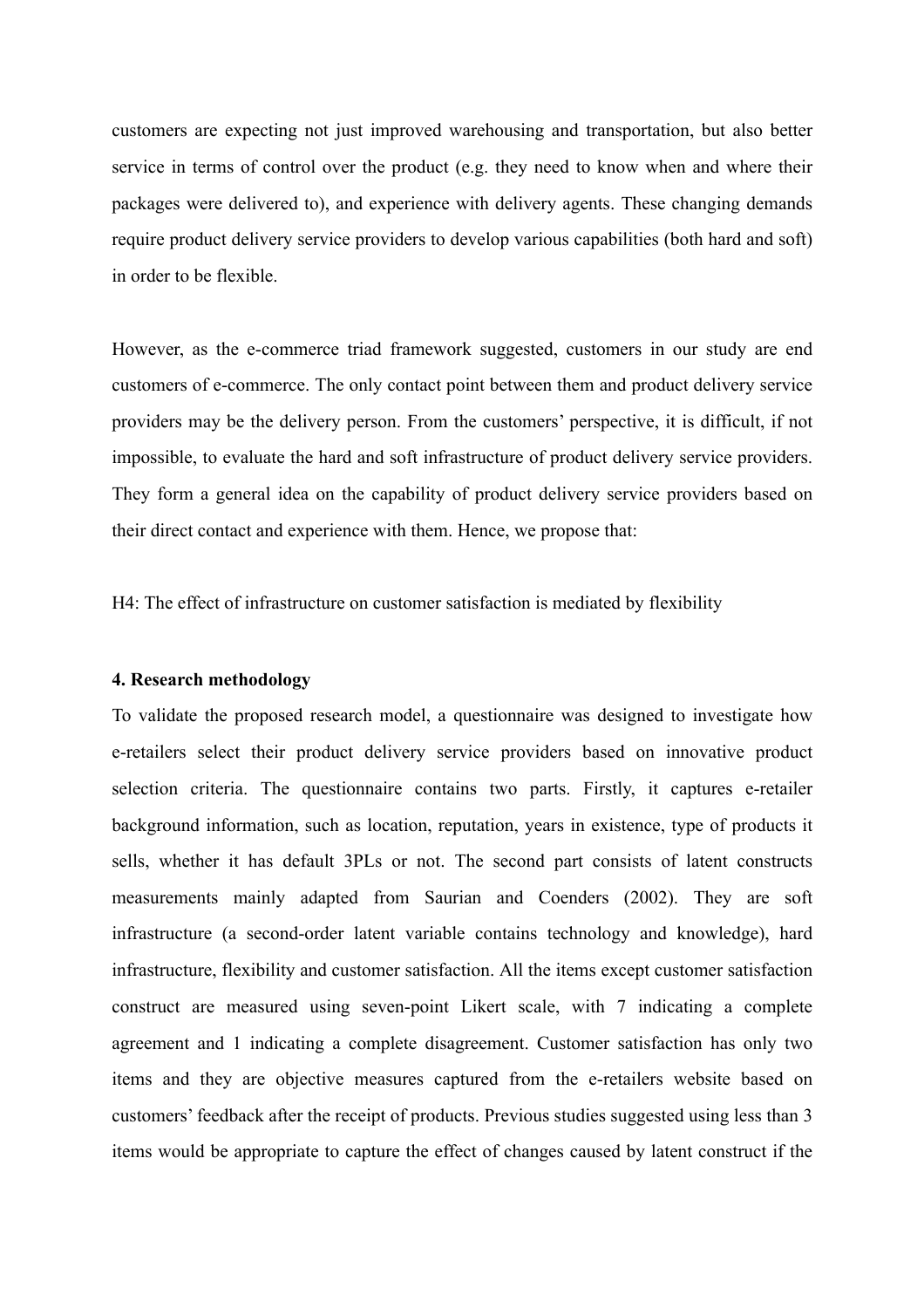construct uses secondary objective measures (Hair et al., 2006). The major items in the questionnaire are presented in Appendix. The original version of our questionnaire is in English, since the most of the e-retailers on Taobao are Chinese, we translated our questionnaire into Chinese. We also conducted back-translation to ensure the consistency, accuracy and appropriateness of translation.

A pilot study was conducted with 10 e-retailers on Taobao to verify the face validity of the measurement, appropriateness of the item wording, and clarity of the instructions to the questionnaire. During the survey, we asked the owners or managers of the Taobao e-retailer to answer the questions.

## *4.1 Sampling and data collection*

The respondents of our study are Chinese e-retailers on Taobao. Our sample selection is based on the following guidelines i) e-retailers should have substantial experience and not a not newly set up firm (i.e. must be in existence for at least one year), ii) e-retailers should sell innovative products such as fashion or 3C products, iii) e-retailers should have more than 200 transactions per day on average. In addition to the above guidelines, we narrowed down the search using keywords such as women's fashion, men's fashion and 3C. The search results showed more than 2,000 e-retailers each time. We set the format to "show 20 results per page" and we only use the first 100 pages. On each page, we picked 10th e-retailer in the middle. After three rounds, we finally got the 300 samples. We sent the questionnaire to them through Wangwang (internal instant messaging on Taobao). The data collection process was carried out by 15 research assistants. Each of them approached 20 e-retailers through Wangwang. Our research assistants obtained one response from each e-retailer. Additionally, research assistants visited individual e-retailer's website to capture the objective measurements for customer satisfaction. We finally received 160 responses, out of which 12 had missing data. We had 148 valid responses with a response rate of 49.3% and this is better than similar studies in the Chinese context (Tian et al., 2010). According to Armstrong and Overton (1977), the late respondents can be assumed similar to non-respondents. To assess the non-response bias, we used t-tests on the early and late respondents. The results indicated that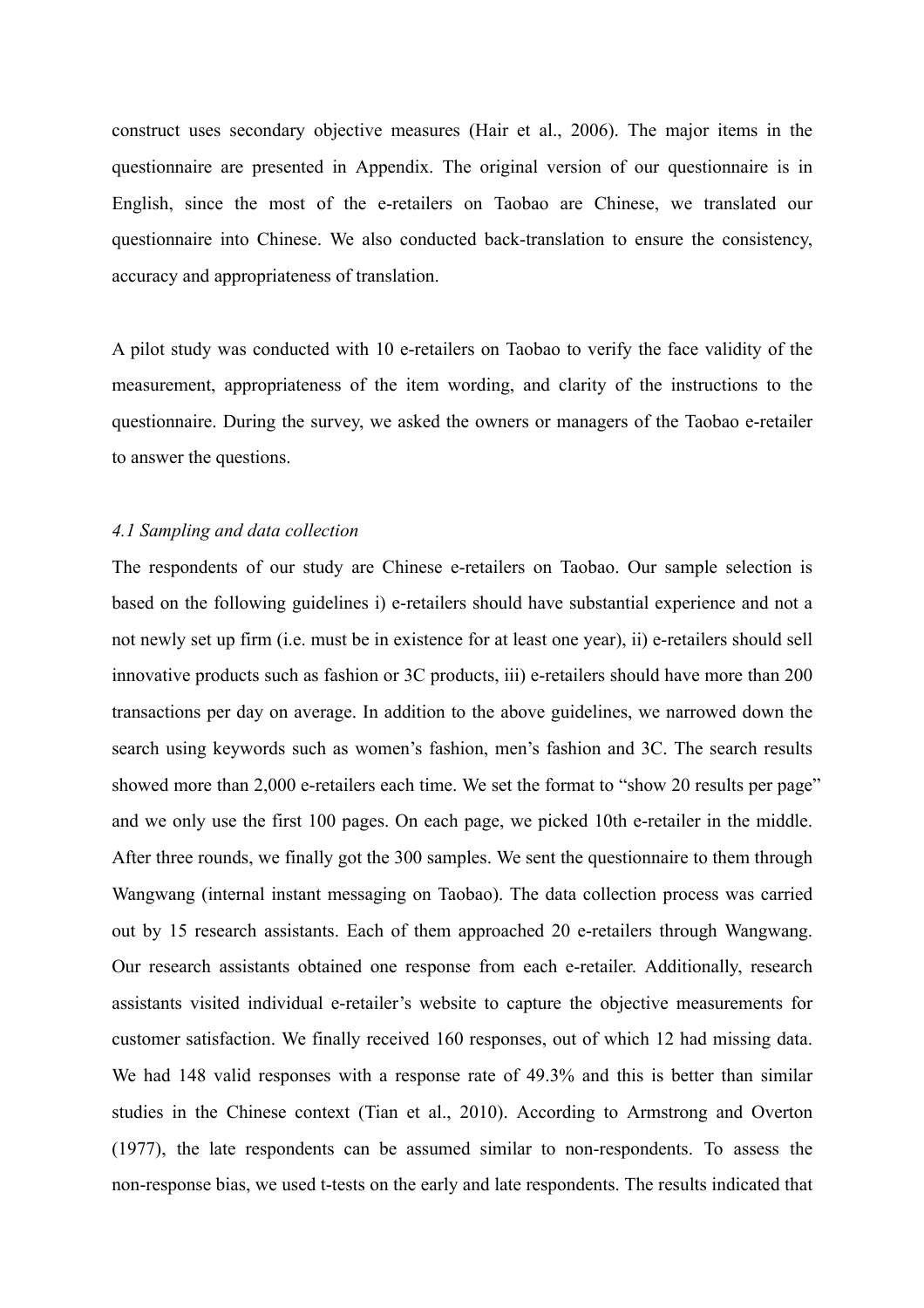there were no significant differences between early and late responses. Therefore, nonresponse bias may not be a threat in our study.

It is interesting to notice that around 81.76% of Taobao e-retailers had selected their product delivery service provider such as Shentong, Yuantong, Yunda or SF. Nevertheless, 18.24% of respondents do not have a 3PL service provider partner (see Table 1). According to our research assistants' short interview with them, the Taobao e-retailers usually select the 3PLs based on the price and convenience.

Insert Table 1 about here

 $\mathcal{L}_\text{max}$  , and the set of the set of the set of the set of the set of the set of the set of the set of the set of the set of the set of the set of the set of the set of the set of the set of the set of the set of the

 $\mathcal{L}_\text{max}$  , and the set of the set of the set of the set of the set of the set of the set of the set of the set of the set of the set of the set of the set of the set of the set of the set of the set of the set of the

# *4.2 Structural equation modeling (SEM) approach*

Fornell (1992) developed the SEM approach during 1990s to estimate customer satisfaction subsequently it became a popular approach. Previous studies used SEM in different industry context such as internet services, manufacturing and technology commercialization success to understand the customer satisfaction levels (Shin et al., 2009; Kim et al., 2007; Yee et al., 2010). Similarly, SEM was used to evaluate both direct and indirect effects of the casual relationship between factors and customer satisfaction with respect to digital content industry to establish content specific marketing plans for customer relationship management (Lin, 2007; Joo and Sohn, 2008). As a result, we use structural equation modeling for investigating the proposed research models in Chinese e-retailers. The theoretical model is subsequently translated to a structure model using conventional SEM notation and illustrated in figure 3 (Koufteros and Marcoulides, 2006). SEM follows a two-step approach constructing the measurement model and testing the structural model (Anderson and Gerbing 1988). This study employs the SPSS 20 package to conduct exploratory factor analysis (EFA) and Amos 20 for SEM analysis.

Insert Figure 3 about here

 $\mathcal{L}_\text{max}$  , and the set of the set of the set of the set of the set of the set of the set of the set of the set of the set of the set of the set of the set of the set of the set of the set of the set of the set of the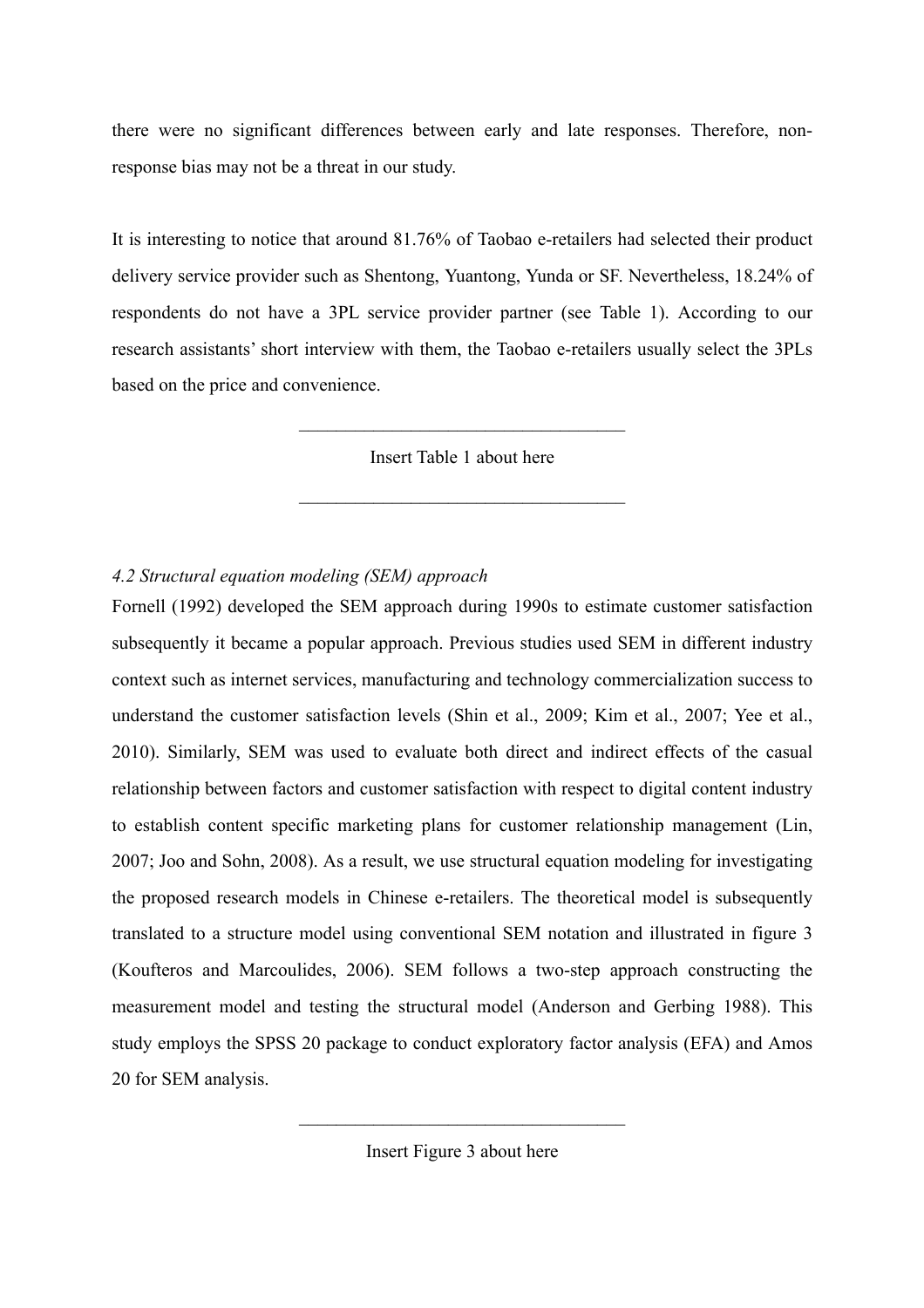# *4.3 Measurement model*

We used exploratory factor analysis to determine the number of constructs and to test the factor loadings of each item of each construct. The results of exploratory analysis are shown in Table 2. We considered criteria which have factor loading criteria of greater than 0.70 (Hair et al., 2006) and other items with smaller loadings (below 0.35) were dropped from further analysis. This can also be used to test the validity of the measurement model. According to Campbell and Fiske (1959), validity is the extent to which an item relates to other items consistently. In our study, convergent and discriminant validity of five constructs were examined by the results of EFA. The convergent validity measures the correlations between the indicators underlying the same construct (Li et al., 2009). The high loadings of items suggest that all the items within the construct are valid and related. Table 2 also shows the Cronbach's Alpha, composite reliability, and the average variance extracted (AVE) of each construct. AVE is utilized to assess the discriminant validity, the square root of which should be larger than the correlations between constructs (Chin, 1998). Table 2 indicates that all items meet the requirement. Cronbach's alpha and composite reliability are the measurements used to assess the reliability or internal consistency (Lin et al., 2005). Nunally (1978) suggested that a Cronbach's value larger than 0.7 indicate good reliability for newly developed constructs. Similarly composite reliability value should be higher than 0.5. The values of Cronbach's alpha and composite reliability are shown in table 2 and they are all larger than prescribed values which mean the data has good reliability and internal consistency. Measurement models with factor loadings and significance of all the constructs are shown in Figure 4 and they are summarized in table 3. Figure 4 shows that all our constructs are based on reflective indicators. Conventionally observed indicators are widely used as functions of latent constructs. Changes in latent constructs are reflected in the observed indicators (Hair et al., 2006).

 $\mathcal{L}_\text{max}$  , and the set of the set of the set of the set of the set of the set of the set of the set of the set of the set of the set of the set of the set of the set of the set of the set of the set of the set of the

Insert Table 2 about here

 $\mathcal{L}_\text{max}$  , and the set of the set of the set of the set of the set of the set of the set of the set of the set of the set of the set of the set of the set of the set of the set of the set of the set of the set of the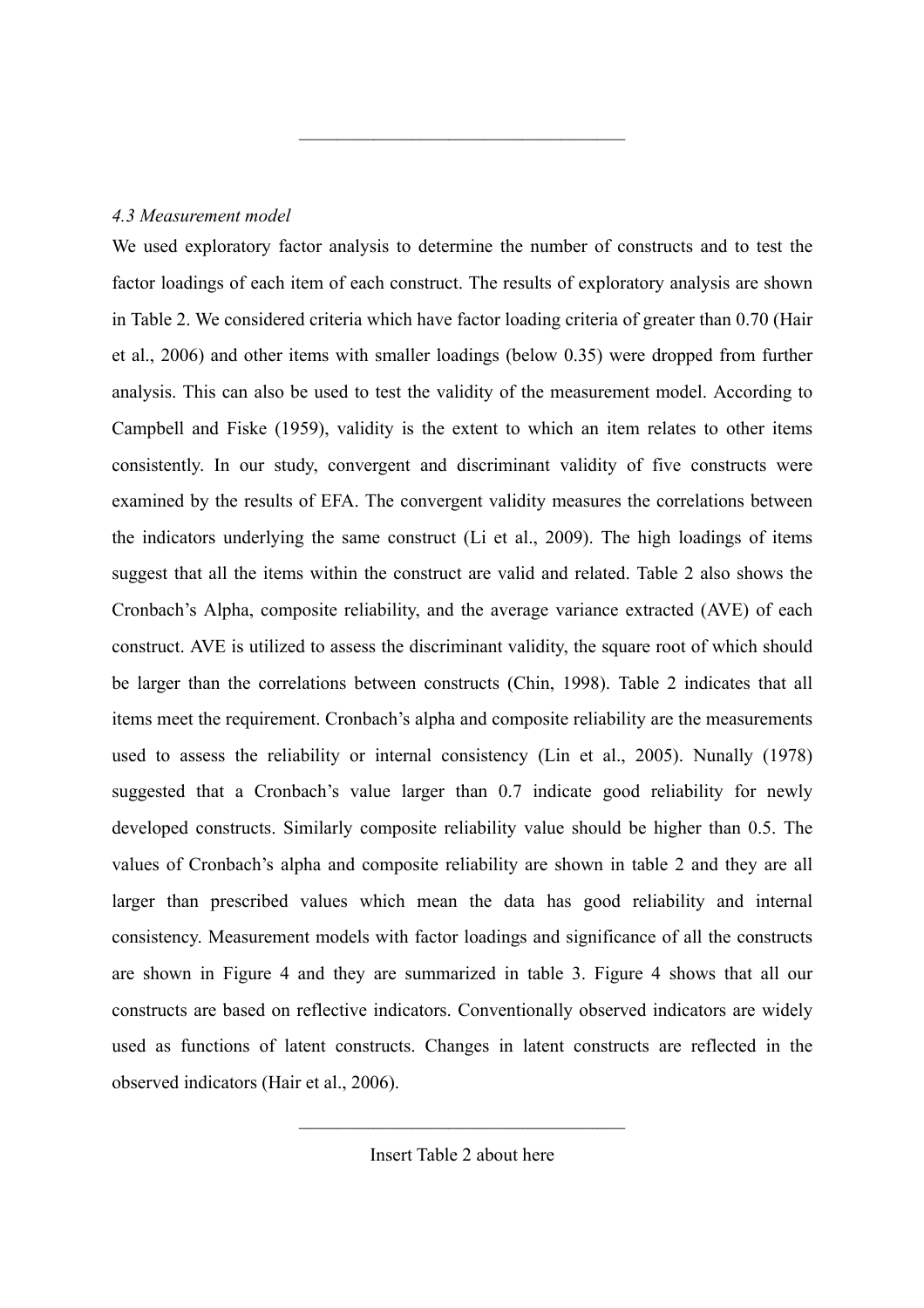Insert Table 3 about here

 $\mathcal{L}_\text{max}$  , and the set of the set of the set of the set of the set of the set of the set of the set of the set of the set of the set of the set of the set of the set of the set of the set of the set of the set of the

 $\mathcal{L}_\text{max}$  , and the set of the set of the set of the set of the set of the set of the set of the set of the set of the set of the set of the set of the set of the set of the set of the set of the set of the set of the

 $\mathcal{L}_\text{max}$  , and the set of the set of the set of the set of the set of the set of the set of the set of the set of the set of the set of the set of the set of the set of the set of the set of the set of the set of the

# *4.4 Structural equation model testing*

We tested the proposed model using confirmatory factor analysis and structural equation model. The fit indices are shown in Table 4. Chi-square, comparative fit index (CFI), incremental fit index (IFI), and root mean square error of approximation (RMSEA) are all within the suggested cut-off as suggested by Shah and Goldstein (2006). According to MacCallum et al. (1996), RMSEA below 0.08 indicates a good fit and RMSEA between 0.08 and 0.10 provides a mediocre fit. As a result, our CFA model shows a mediocre fit while our SEM model shows a good fit.

Insert Table 4 about here

 $\mathcal{L}_\text{max}$  , and the set of the set of the set of the set of the set of the set of the set of the set of the set of the set of the set of the set of the set of the set of the set of the set of the set of the set of the

 $\mathcal{L}_\text{max}$  , and the set of the set of the set of the set of the set of the set of the set of the set of the set of the set of the set of the set of the set of the set of the set of the set of the set of the set of the

Figure 5 shows the AMOS results of confirmatory factory analysis (CFA) model on product delivery service provider selection. This model is used to explore the inter-relationship among constructs, and we also provide the measurement models for the test.

Figure 6 shows the AMOS results of the path model on product delivery service provider selection. H1, H2 and H3 are supported and accepted. The coefficient between flexibility and customer satisfaction are significant with a value of 0.562. The coefficient between soft-infrastructure and flexibility is significant with the value of 0.354, compared to the coefficient between hard infrastructure and flexibility with the value of 0.731 which is also significant. It is very clear from our analysis that hard infrastructure with flexibility has more influence on customer satisfaction.

*4.5 Mediation effect analysis*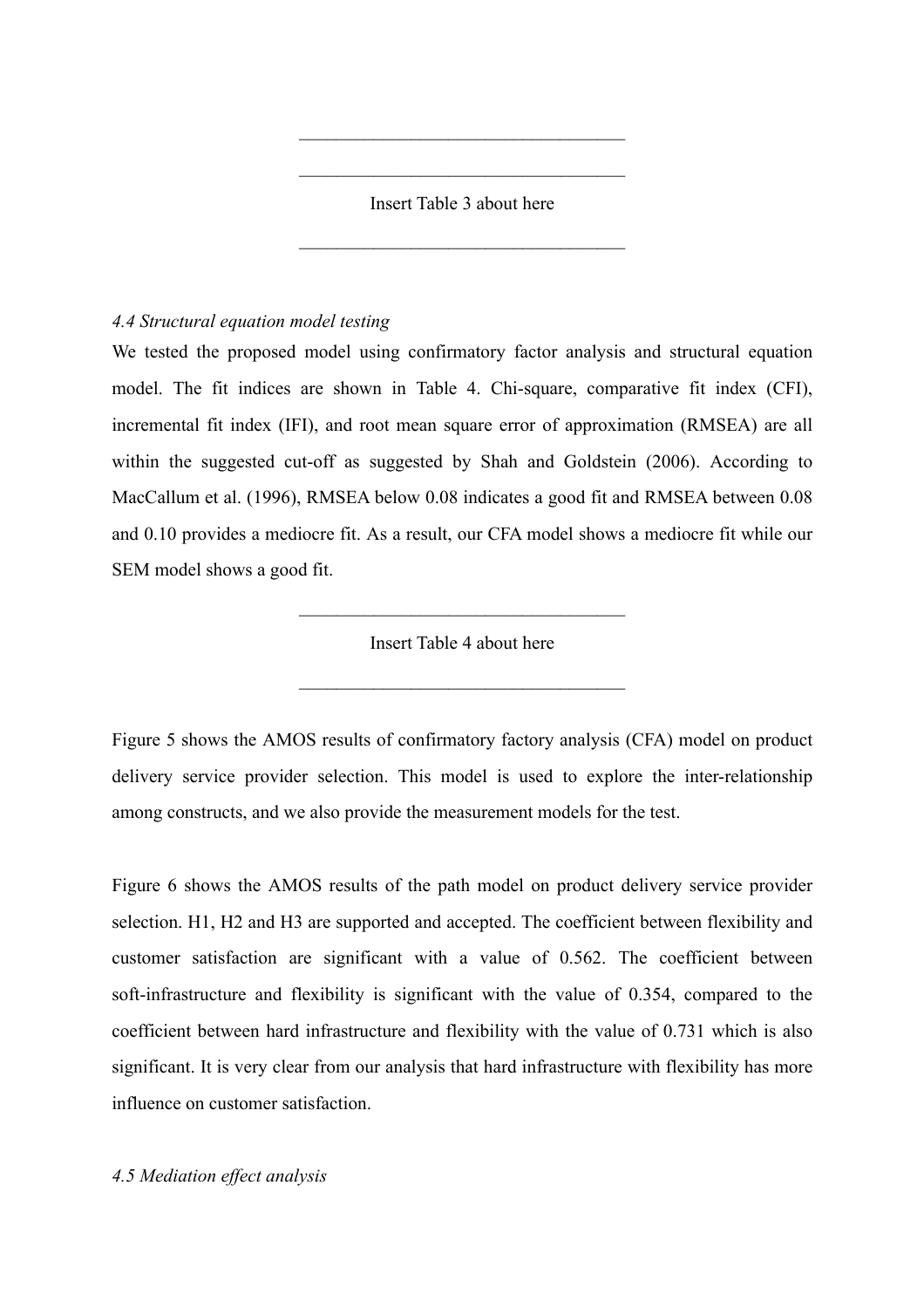The structural equation modelling analysis results shows that influence of infrastructure (both soft and hard infrastructure) on customer satisfaction is mediated by flexibility. To investigate the mediation effects of flexibility on the relationship between infrastructure and customer satisfaction, the multiple regression procedure was conducted according to Deng and Poole (2010). It is suggested to examine the effects of mediation through four step analysis. First, the relationship between the independent variables (soft-infrastructure and hard-infrastructure) and dependent variable (customer satisfaction) should be significant. Second, the relationships between the independent variables (soft-infrastructure and hard-infrastructure) and the mediating variable (Flexibility) should be significant. Third, the relationship between the mediating variable (Flexibility) and dependent variable (customer satisfaction) should be significant. Finally, the relationship between the independent variables (soft-infrastructure and hard-infrastructure) and dependent variable (customer satisfaction) should become non-significant after controlling for the mediator.

The results of the multiple regression analysis using four steps are shown in Table 5. The regression step 1 shows the independent variables (soft-infrastructure and hard-infrastructure) are significant predictors of the dependent variable. Step 2 indicates that the relationships between the independent variables (soft-infrastructure and hard-infrastructure) and the mediating variable (Flexibility) are significant. Similarly, the relationship between the mediating variable (Flexibility) and dependent variable (customer satisfaction) is found to be significant. Finally, in step 4, the direct effects of soft-infrastructure and hard-infrastructure on customer satisfaction is not significant, while the effect of flexibility on customer satisfaction is still significant. Despite of the poor model fit of step 1 (insignificant F-value), model fit improves in step 2, 3, and 4. This actually suggests that our full-mediation model (normed  $x^2$ =1.119) is better than the direct effect model (normed  $x^2$ =1.897) and the partial-mediation model (normed  $x^2$ =1.123). These results provide a strong basis to infer that the effect of infrastructure on customer satisfaction is mediated by flexibility (Zhao et al., 2010). Hence, H4 is also supported.

 $\mathcal{L}_\text{max}$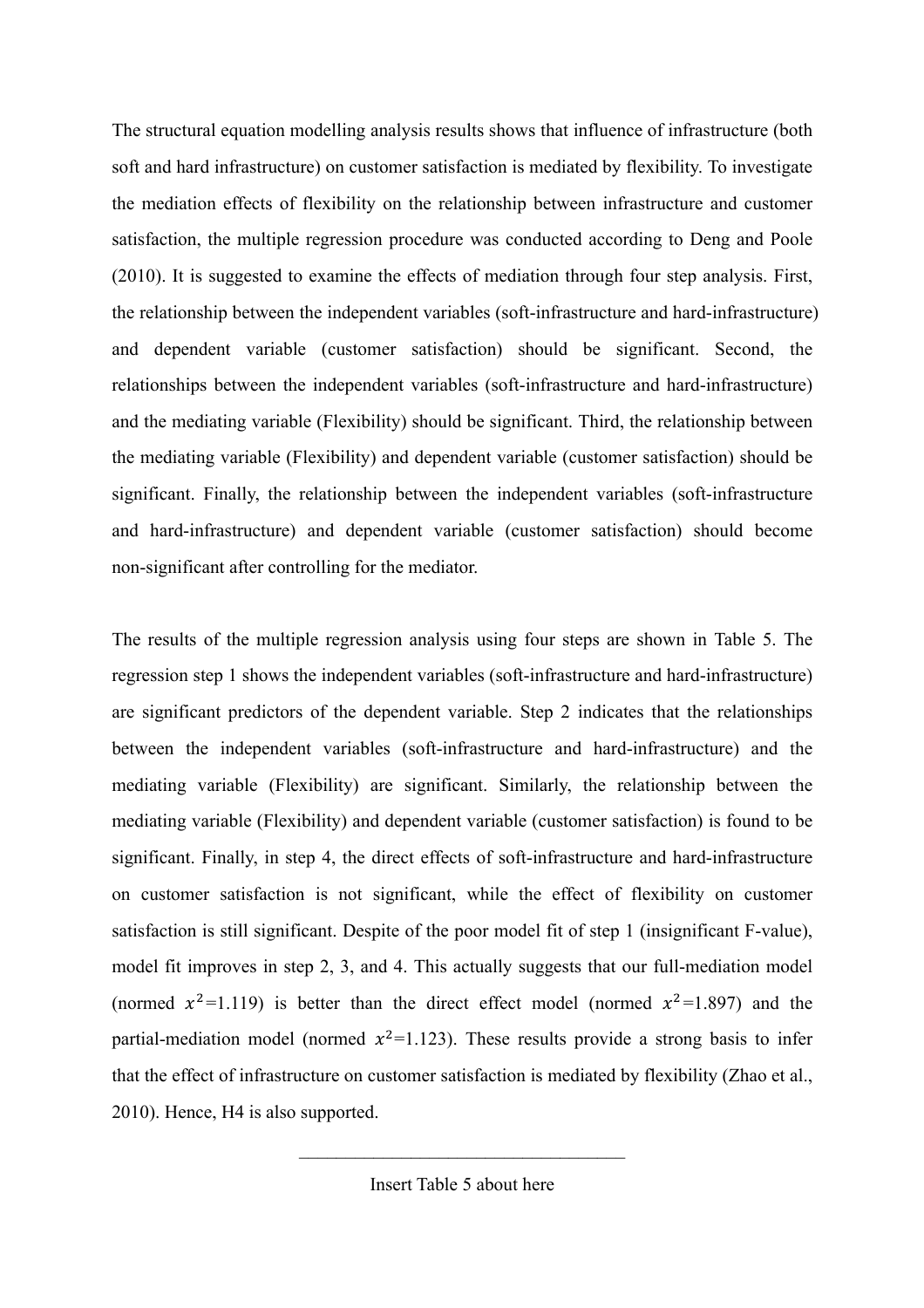Insert Figures 4-6about here

 $\mathcal{L}_\text{max}$  , and the set of the set of the set of the set of the set of the set of the set of the set of the set of the set of the set of the set of the set of the set of the set of the set of the set of the set of the

 $\mathcal{L}_\text{max}$  , and the set of the set of the set of the set of the set of the set of the set of the set of the set of the set of the set of the set of the set of the set of the set of the set of the set of the set of the

 $\mathcal{L}_\text{max}$  , and the set of the set of the set of the set of the set of the set of the set of the set of the set of the set of the set of the set of the set of the set of the set of the set of the set of the set of the

## **5. Discussion and implications**

According to Graves (2013), the development of e-commerce has promoted the use of 3PL service provider and choosing an appropriate product delivery service provider tends to be significant process for e-commerce firms. However, in China, most of the e-retailers neglect the significance of logistics when they sell innovative products. When they select product delivery service providers, the main factor they consider tends to be the cost and so they tend to choose the cheapest product delivery service providers most of the time. In addition, despite the increasing research interest in 3PL service providers in recent years, a limited number of studies focus on the role of 3PL service providers in e-commerce, especially, from the retailers' perspective.

We propose the triadic model to depict the relationships among three parties involved in e-commerce, which are e-retailers, customers and product delivery service providers (3PL service provider). In this triadic model, e-retailers provide innovative products for customers, while 3PL service providers deliver products to customers. Meanwhile, e-retailers pay for the delivery service while customers pay for the innovative product. Our model reveals that from the customer's perspective, the role of product delivery service provider is almost transparent in the whole process. However, our empirical analysis suggests that performance of product delivery service providers has significant influence on customer satisfaction on e-retailers. As a result, from the e-retailers' perspective, when they select their delivery service partners, they should also take their customers into consideration. It means that e-retailers should not just choose the cheapest service providers but also evaluate whether their services are satisfying (e.g. get feedback from customers).

In line with the APP framework, our triadic model also suggests that for product delivery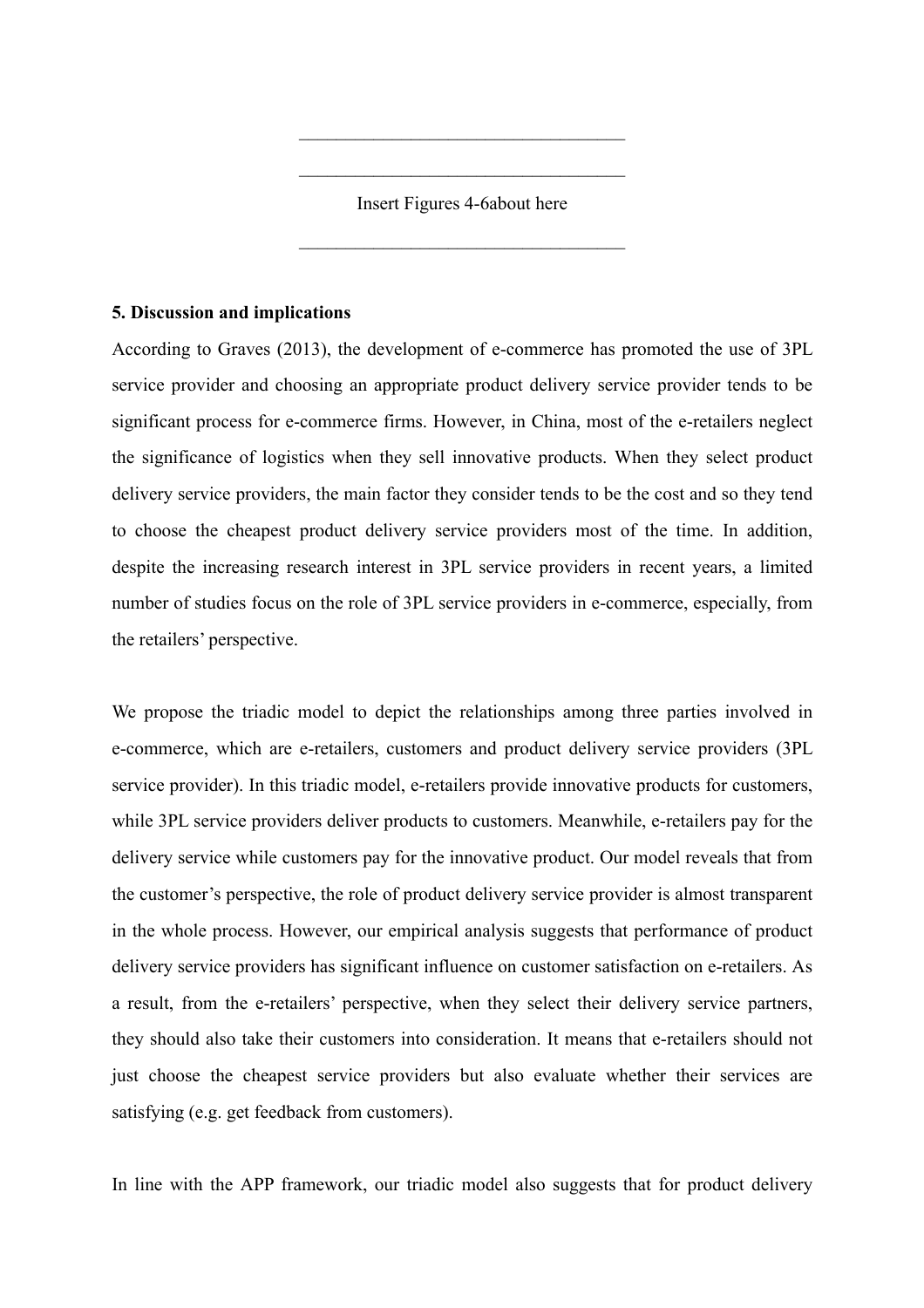service providers, they should focus on the design and maintenance their asset (both hard and soft infrastructure); and for e-retailers, they should be able to evaluate the process (flexibility) of those product delivery service providers; and for the customers, they provide evidence or feedback on the performance (customer satisfaction) of those product delivery service providers.

Our findings are consistent with practitioners' guidelines in selecting 3PL service providers. Apart from basic criteria such as price, delivery, and service quality, practitioners also believe that infrastructure, and flexibility and management expertise play a vital role in the selection process (Sweeney, 2003). We find that both soft infrastructure and hard infrastructure are important when they are considered along with flexibility. Soft infrastructure has two components: experience and knowledge which refer to the human-related resources (e.g. customer service handling and support, and professionalism of employees), and technology which refers to technology-related resources (e.g. Track and trace system, and RFID). Specifically, whether staff of 3PL service providers can promptly and effectively handle customer requests and questions, and consequently provide solutions promptly and empathetically contribute to the development of soft infrastructure. It requires internal communication, customer service training and managerial coaching for staff (Ellinger et al., 2010).

In the era of IoT, 3PL service providers are facing with dilemma between their limited IT budget and the unlimited choices of emerging technologies. Our findings suggest that they should choose to adopt those technologies that would enable them to achieve higher flexibility first. For example, while combining tracking and routing systems with satellites and local traffic systems, it is possible to predict the optimized delivering schedule under the circumstance of high volatile demand, which in turn achieve higher flexibility for the 3PL service provider. In addition, human-related resources should be coordinated with technology-related resources. This is particularly true when new technology is adopted in the 3PL service provider. Staff should be trained how to effectively use this new technology and accumulated knowledge of existing technologies would make staff advance with innovative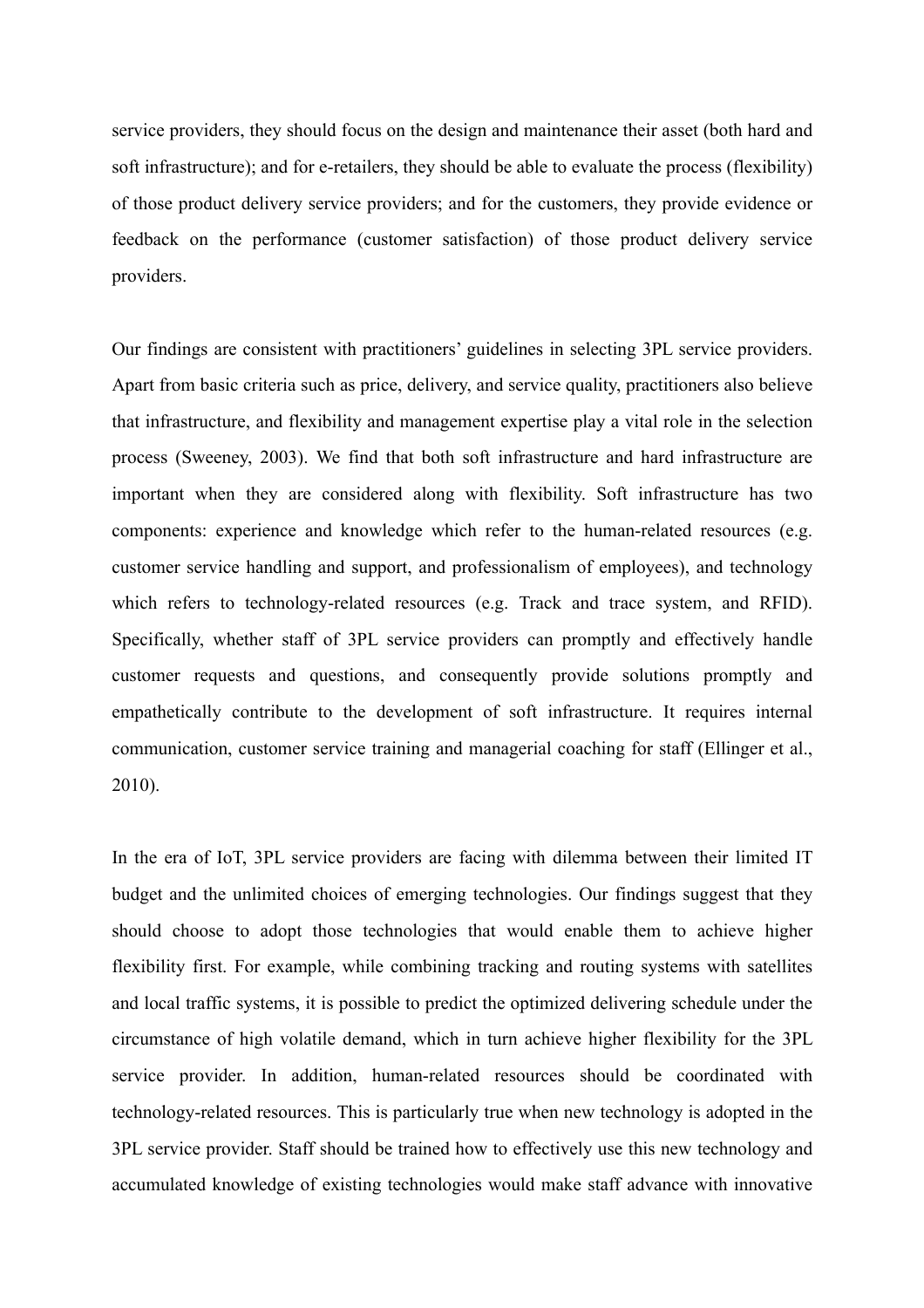usage.

Hard infrastructure refers to warehouse and transportation capacity. Our findings supports that by providing well designed and planned hard infrastructure, 3PL service provider can be more flexible in serving customers. However, investment in hard infrastructure is very expensive. Expanding the network to a new location requires huge investment such as warehouse space, new trucks/cargo plane and new distribution center. This is also the main reason that most of Chinese leading 3PL service providers choose franchise business model to expand their network in a short period of time.

In summary, our findings suggest that if the 3PL service provider intends to have higher level of flexibility, it not only needs to purchase more vehicles and maintain and expand their warehouse (hard infrastructure), but they are capable to align the need of buyers various information systems and leverage on the IT capability (technology infrastructure), and provide systematic training for its staff and retain experienced staff (knowledge infrastructure). For example, drone as an emerging transportation method in IoT, has been under pilot test by many major international product delivery service providers. However, investment on hard infrastructure alone (e.g. purchasing drones) may not guarantee higher flexibility for those companies. They should also invest in technology (e.g. management systems in dispatching and controlling drones), and knowledge (e.g. training for existing staff or recruiting new staff with technical background) (Eldridge, 2014).

However, the R-square value for the dependent variable – customer satisfaction is comparatively low, which indicates that our proposed model only explains a small percentage of the customer satisfaction. This is because the current study takes an e-retailer's perspective, and as a result, the customers are end customers who purchased the product. According to our e-commerce triad model, they are the customers to both the e-retailer and the product delivery service provider. Consequently, their satisfaction contains both satisfaction on the product they purchased and the delivery service they experienced. Their satisfaction with the delivery service may only account for part of their satisfaction on the overall process. Our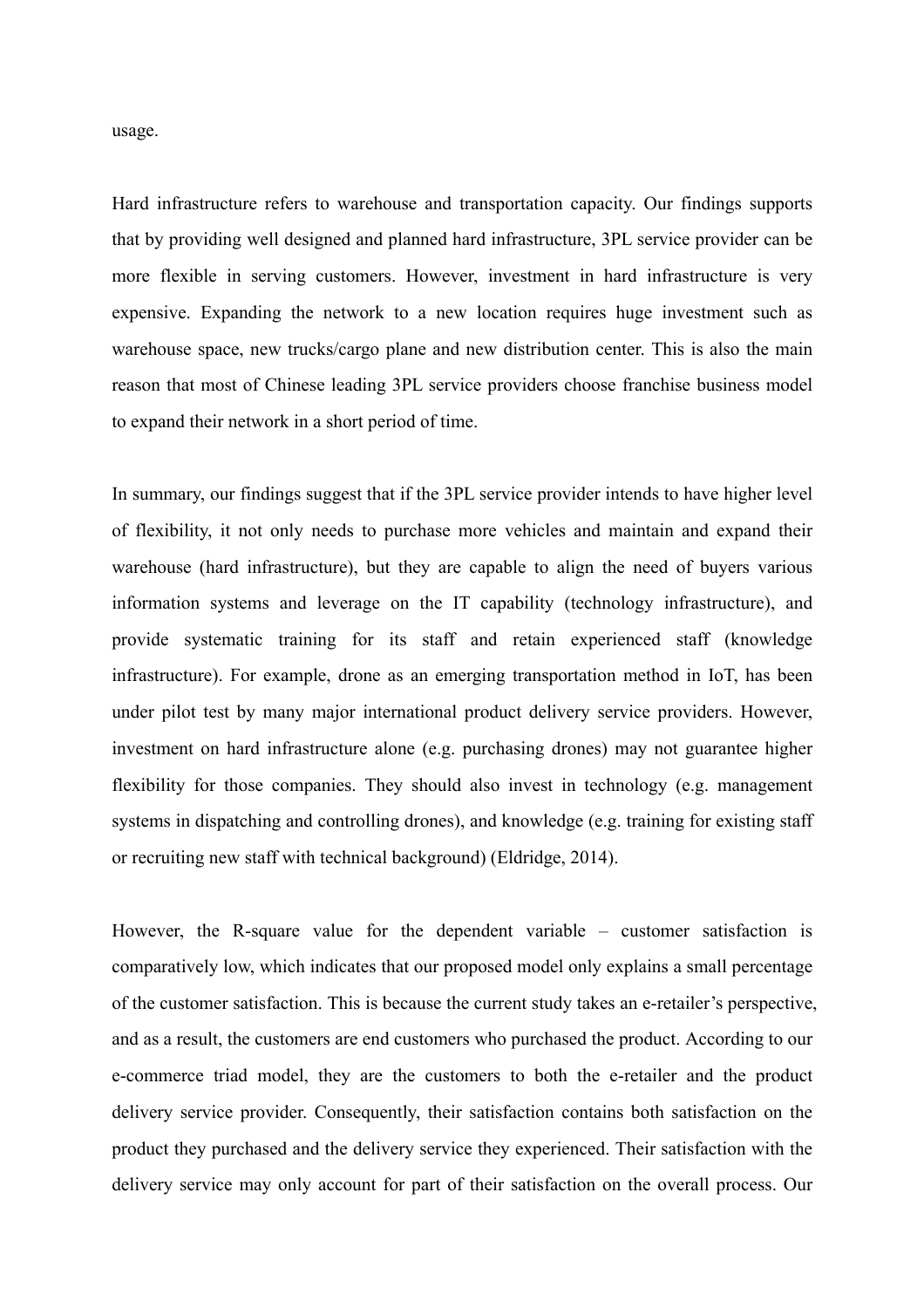findings actually revealed that for e-retailers, the delivery service plays a small but significant role on their customer satisfactions.

Our study has made various theoretical and practical contributions. First, we integrate the IoT with innovative product delivery service provider supplier selection criteria using APP framework with customer satisfaction. Despite various practitioners' guidelines or rules of thumb have highlighted the importance of infrastructure and flexibility for 3PL service providers, this is one of the first studies that provides theoretical foundations and empirical validations of the general opinions. In addition, our framework proves the suggestions in the previous studies that the combination effect of 'hard assets and 'soft assets' would create substantial synergy in achieving the performance (Memedovic, 2008).

Secondly, the triadic model represents the three participants in e-business process: sellers, customers and 3PL service providers. As a result, it provides insights for both sellers and 3PL service providers. From the sellers' perspective, they want to meet customers' needs and make them happy, which is to achieve higher customer satisfaction level. Our findings suggest that instead of evaluating various aspects of 3PL service providers, they need to pay particular attention to aspects of flexibility level of 3PL service providers. Moreover, from 3PL service providers' perspective, in order to satisfy their immediate upstream customer (e-retailers) and the downstream customer (buyer), they have to achieve higher level of flexibility, through improving both their soft and hard infrastructure. Hence, the 3PL service providers should focus on enhancing their soft and hard infrastructure through measures such as training their staff to be more knowledgeable, upgrading their enterprise systems to be more efficient and acquiring more trucks and distribution centers.

Thirdly, we extend the traditional supplier selection criteria into the new era of IoT. In the IoT, sensors and actuators embedded in physical objects are linked through wired or wireless network. Consequently, huge volumes of information about these physical objects are generated and shared. Customers are exposed to this information and as a result, their requirements or desires keep changing constantly. Innovative products, in the sense of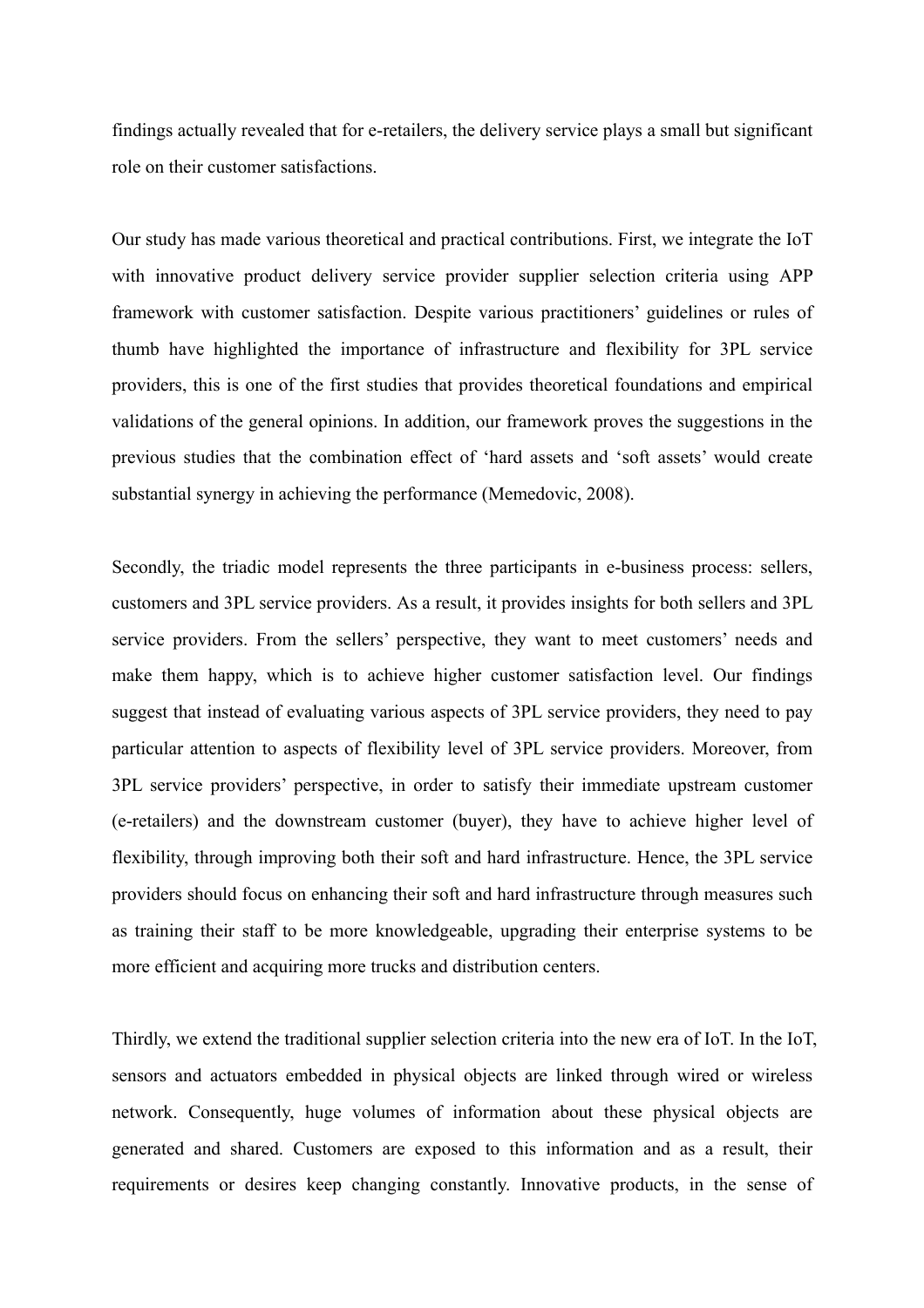individuation and customization, are getting more and more popular in e-commerce. Our findings are consistent with previous studies on traditional supplier selection criteria that flexibility is an important criterion. It is suggested that Taobao innovative products e-retailers should focus on the flexibility of their 3PL partners rather than the cost.

Finally, our research context is based on the Chinese market. The international 3PL service providers such as DHL or FedEx failed to provide domestic services. This is particularly true for the Chinese market as domestic 3PL service providers dominates the market and out-performed international 3PL service providers within ten years. However, this is not because of protectionism or nationalism. Since 2005, it has been a free market and now it is dominated by several private owned local companies such as SF and Shentong, most of them are in existence for the last 10-20 years history. The key for them is their knowledge about the domestic market. Domestic 3PL service providers recruit local staff who are familiar with local area and speak local dialects enabling them to better communicate with customers. They also have significant experience in local market. This suggests that in order to expand their business in China, International 3PL service providers should learn from domestic 3PL service providers in terms of enhancing their soft infrastructure, especially their knowledge of the local market.

# **6. Conclusion**

Our analysis reveals that the influence of infrastructure on customer satisfaction is fully mediated by flexibility. We found that both hard and soft infrastructure along with their flexibility improves customer satisfaction. However, neither hard infrastructure nor soft infrastructure can improve customer satisfaction directly or alone. Our findings suggest that for Chinese e-retailers, they can select 3PL service providers with the high level of flexibility with enhanced soft and hard infrastructure to attract more Chinese customers. However, there are some limitations that could be addressed in future studies. First of all, we used objective measurement of customer satisfaction by secondary data. Future studies could collect subjective data from customers of Taobao to directly measure customers' satisfaction levels. We asked the product delivery service provider about seller and customer. If we could view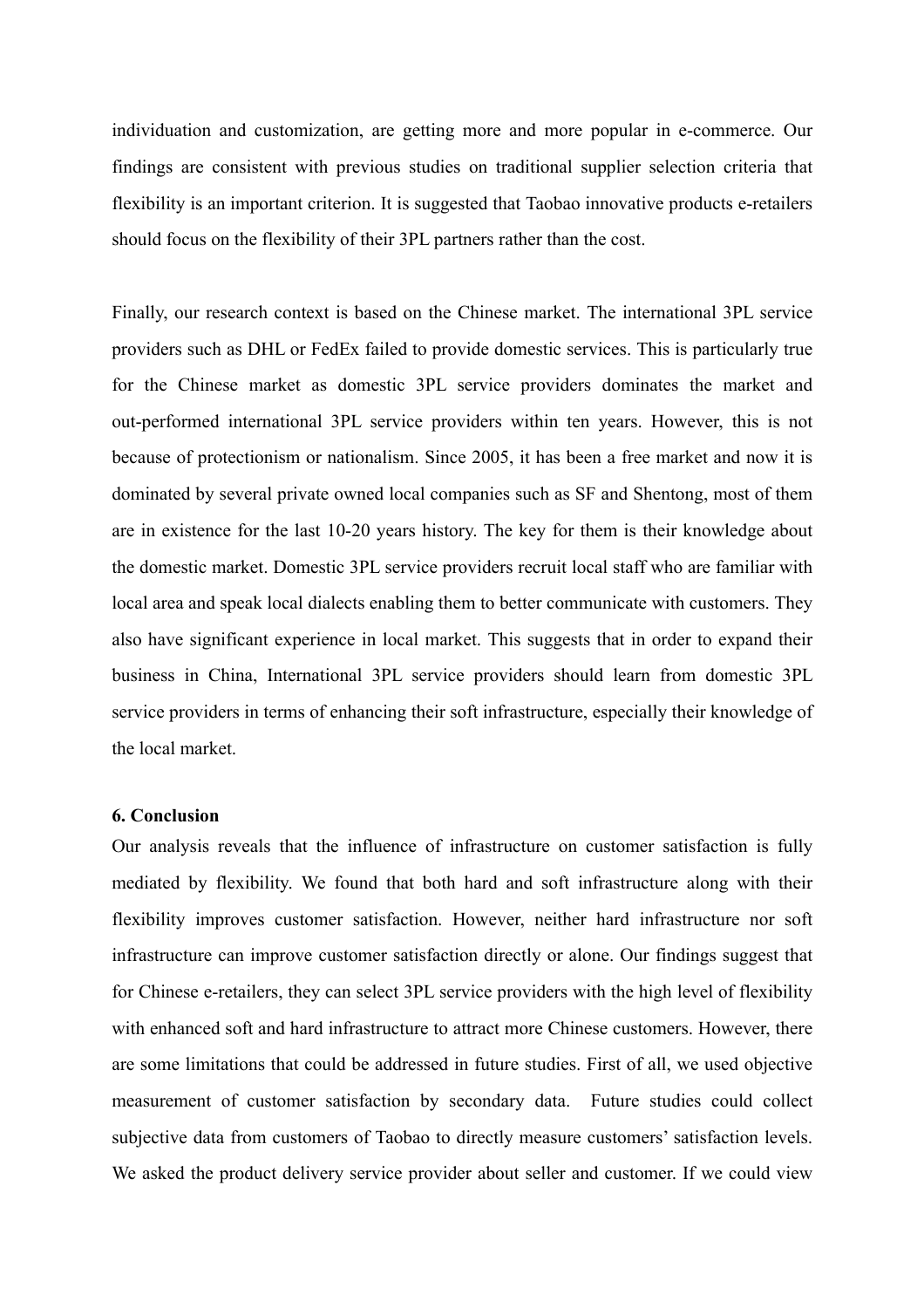the triads into three dyads then it's possible to get complete views about each other's perception about effectiveness of asset-process-performance. It would also be possible to focus on a specific innovative product and conduct longitudinal qualitative and quantitative studies. From such in-depth analysis, we may be able to understand how the three parties in the triad harmonize their actions towards common goals by addressing their alignment and adaptable issues. Finally, we only collected data from the Chinese market, the generalizability of the result into different countries remains uncertain.

### Appendix: Measurement scale

#### *Knowledge*

- Know1: The Experience and knowledge (e.g.: customer service) of 3PL service provider is timely updated.
- Know2: The Experience and knowledge (e.g.: customer service) of 3PL service provider is visually appealing.
- Know3: The information for Experience and knowledge (e.g.: customer service) of 3PL service provider is clear (e.g.: pamphlets or statements on the website).

### *Technology*

- Tech1: The Technology (e.g.: tracking system, RFID and website) of 3PL service provider helps you to keep your records accurately.
- Tech2: The Technology (e.g.: tracking system, RFID and website) of 3PL service provider gives prompt service.
- Tech3: The Technology (e.g.: tracking system, RFID and website) of 3PL service providers is promising.
- Tech4: The Technology (e.g.: tracking system, RFID and website) of 3PL service provider has operating hours convenient to you.

#### *Infrastructure*

- Infra1: The Infrastructure (e.g.: network, warehouse and trucks) of 3PL service provider always keeps your best interests in mind.
- Infra2: The Infrastructure (e.g.: network, warehouse and trucks) of 3PL service provider is upto your understanding of specific needs.
- Infra3: The Infrastructure (e.g.: network, warehouse and trucks) of 3PL service provider has operating hours convenient to you.

### *Flexibility*

- Flex1: The Technology (e.g.: tracking system, RFID and website) of 3PL service provider is flexible enough to handle unforeseen problems.
- Flex2: The Infrastructure (e.g.: network, warehouse and trucks) of 3PL service provider can readily make adjustments to meet changes in your needs.
- Flex3: The Infrastructure (e.g.: network, warehouse and trucks) of 3PL service provider is flexible in response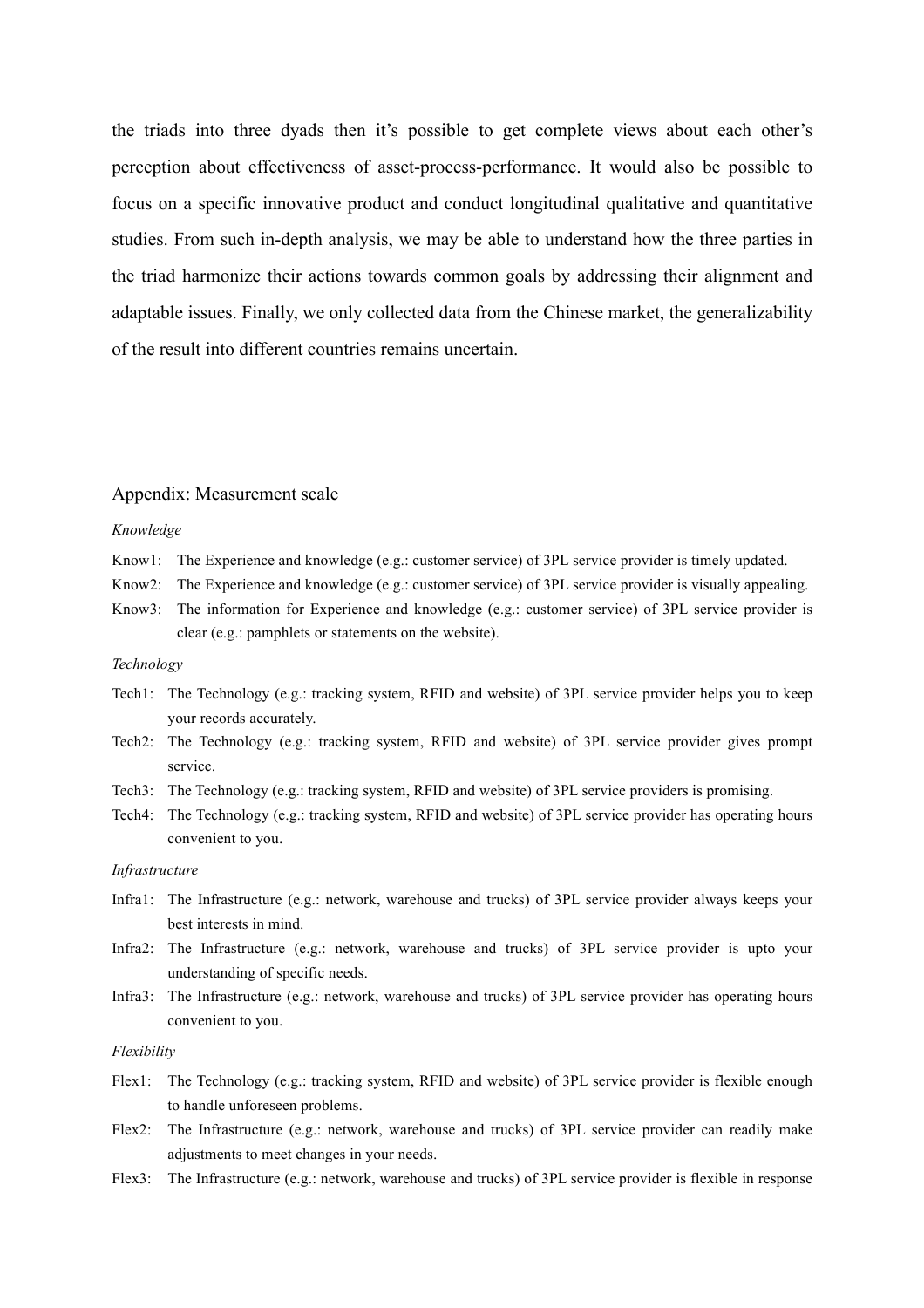to requests you make.

- Flex4: The Technology (e.g.: tracking system, RFID and website) of 3PL service provider is flexible in response to requests you make.
- Flex5: The Experience and knowledge (e.g.: customer service) of 3PL service provider is flexible in response to requests you make.

#### *Customer Satisfaction*

- CS1: The accords with the description and product is satisfying
- CS2: Speed of product delivery is satisfying

# **References**

- Ambastha, A., Momaya, K., 2004. Competitiveness of Firms: Review of the theory, frameworks and models. Singapore Management Review 26(1), 45-61.
- Anderson, J.C., Gerbing, D.W., 1988. Structural equation modelling in practice: A review and recommended two-step approach. Psychological Bulletin 103 (3), 411–423.
- Anderson, R.E., Srinivasan, S.S., 2003. E-satisfaction and e-loyalty: A contingency framework. Psychology & Marketing 20(2), 123-138.
- Armstrong, J.S., Overton, T., 1977. Estimating non-response bias in mail surveys. Journal of Marketing Research 15 (8), 396–402.
- Buyukozkan, G., Orhan, F., Ersoy, M.S., 2009. Evaluation of 4PL operating models: A decision making approach based on 2-additive Choquet integral. International Journal of Production Economics 121(1), 112-120.
- Campbell, D.T., Fiske, D.W., 1959. Convergent and discriminant validation by the multitrait-multimethod matrix. Psychological Bulletin 56 (2), 81–105.
- Chapman, R.L., Soosay, C., Kandampully, J., 2003. Innovation in logistic services and the new business model: A conceptual framework. International Journal of Physical Distribution & Logistics Management 33(7), 630 – 650.
- Chin, W.W., 1998. Issues and opinion on structural equation modelling. MIS Quarterly 22  $(1), 7-16.$
- Cho, J.J.K., Ozment, J., Sink, H., 2008. Logistics capability, logistics outsourcing and firm performance in an e-commerce market. International Journal of Physical Distribution & Logistics Management 38 (5), 336-359.
- Coltman, T., Devinney, T.M., 2013. Modeling the operational capabilities for customized and commoditized services. Journal of Operations Management 31(7), 555-566.
- Delafrooz, N., Paim, H. L., Khatibi, A., 2010. Students' Online Shopping Behavior: An Empirical Study. Journal of American Science 6(1), 135-147.
- Deng, L., Poole, M. S.,2010. Affect in Web Interfaces: A Study of the Impacts of Web Page Visual Complexity and Order. Mis Quarterly 34(4), 711-730.
- Du, F., Evans, G. W., 2008. A bi-objective reverse logistics network analysis for post-sale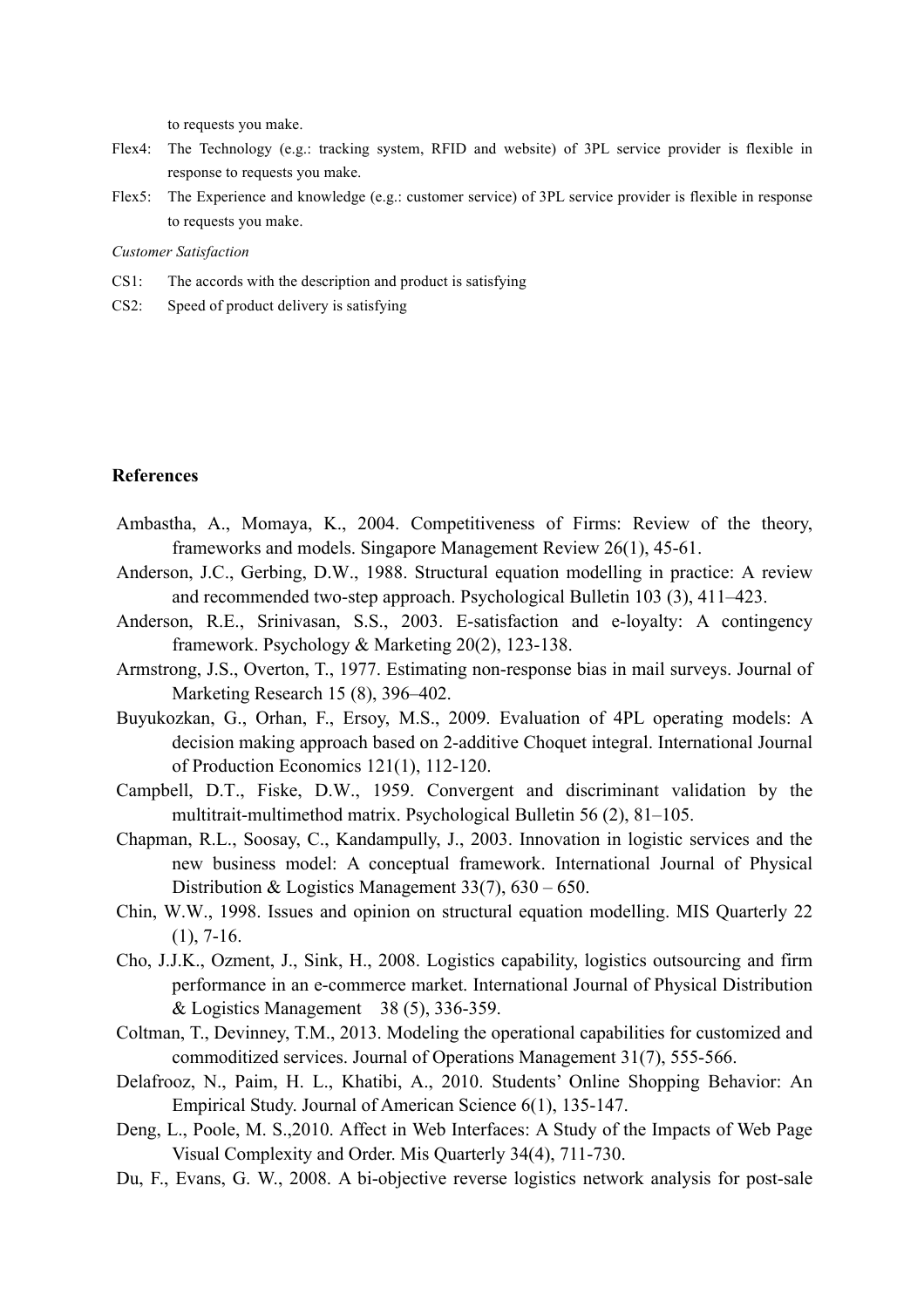Service. Computers & Operations Research 35, 2617 – 2634.

- Duclos, L.K., Vokurka, R.J., Lummus, R.R., 2003. A conceptual model of supply chain flexibility. Industrial Management & Data Systems 103 (6), 446-456.
- Eldridge, B., 2014. Taking Flight: Meeting the Anticipated Workforce Demands for Drone and Uav Professionals with Technical Education. Inted 2014 Proceedings, 3529-3537.
- Ellinger, A. E., Keller, S. B., Elmadağ Baş, A., 2010. The Empowerment of Frontline Service Staff in 3pl Companies. Journal Of Business Logistics 31(1), 79-98.
- Esper, T.L., Jensen, T.D., Turnipseed, F.L., Burton, S., 2003. The last mile: an examination of effects of online retail delivery strategies on consumers. Journal of Business Logistics 24(2), 177–203.
- Fornell, C., 1992. A National Customer Satisfaction Barometer: The Swedish Experience. *Journal of Marketing* 56(1), 6-21.
- Graves, J.B., 2013. Confronting E-Commerce Challenges. World Trade 100 26(5), 32-34.
- Green, K.W., Whitten, A., Inman, R.A., 2008. The impact of logistics performance on organizational performance in a supply chain context. Supply Chain Management 13(4), 317-327.
- Gunasekaran, A., Sarkis, J., 2008. Research and applications in e -commerce and third-party logistics management. International Journal of Production Economics, 113(1), 123-126.
- Gubbi, J., Buyya, R., Marusic, S., Palaniswami, M., 2013. Internet of Things (IoT): A vision, architectural elements, and future directions. Future Generation Computer Systems 29(7): 1645-1660.
- Hair, J.F., Black, W.C., Barbin, B.J., Anderson, R.E., Tatham R.L., 2006. Multivariate data analysis (6th ed.). Prentice-Hall, New Jersey.
- Hartmann, E., De Grahl, A., 2011. The Flexibility of logistics service providers and its impact on customer loyalty: An empirical study. Journal of Supply Chain Management 47(3), 63-85.
- Hsiao, M.H.,2009. Shopping mode choice: physical store shopping versus e-shopping. Transportation Research Part E: Logistics and Transportation Review 45 (1), 86–95.
- Joo, Y.G., Sohn, S.Y., 2008. Structural equation model for effective CRM of digital content industry. Expert systems with Applications 34, 63–71.
- Karakostas, B., 2013. A DNS Architecture for the Internet of Things: A Case Study in Transport Logistics. Procedia Computer Science 19, 594-601.
- Kim, K.J., Jeong, I.J., Park, J.C., Park, Y.J., Kim, C.G., Kim, T.H., 2007. the impact of network service performance on customer satisfaction and loyalty: High-speed internet service case in Korea. Expert Systems with Applications 32 (3), 822–831.
- Kim, S., Stoel, L., 2004. Apparel retailers: website quality dimensions and satisfaction. Journal of Retailing and Customer Services 11(2), 109-117.
- Koufteros, X and Marcoulides, G.A, 2006. Product development practices and performance: A structural equation modeling-based multi-group analysis. International Journal of Production Economics 103 (1), 286-307.
- Lai, I., 2008. The information processing infrastructure for internet based collaboration. International Journal of Logistics Systems and Management 4(6), 634-649.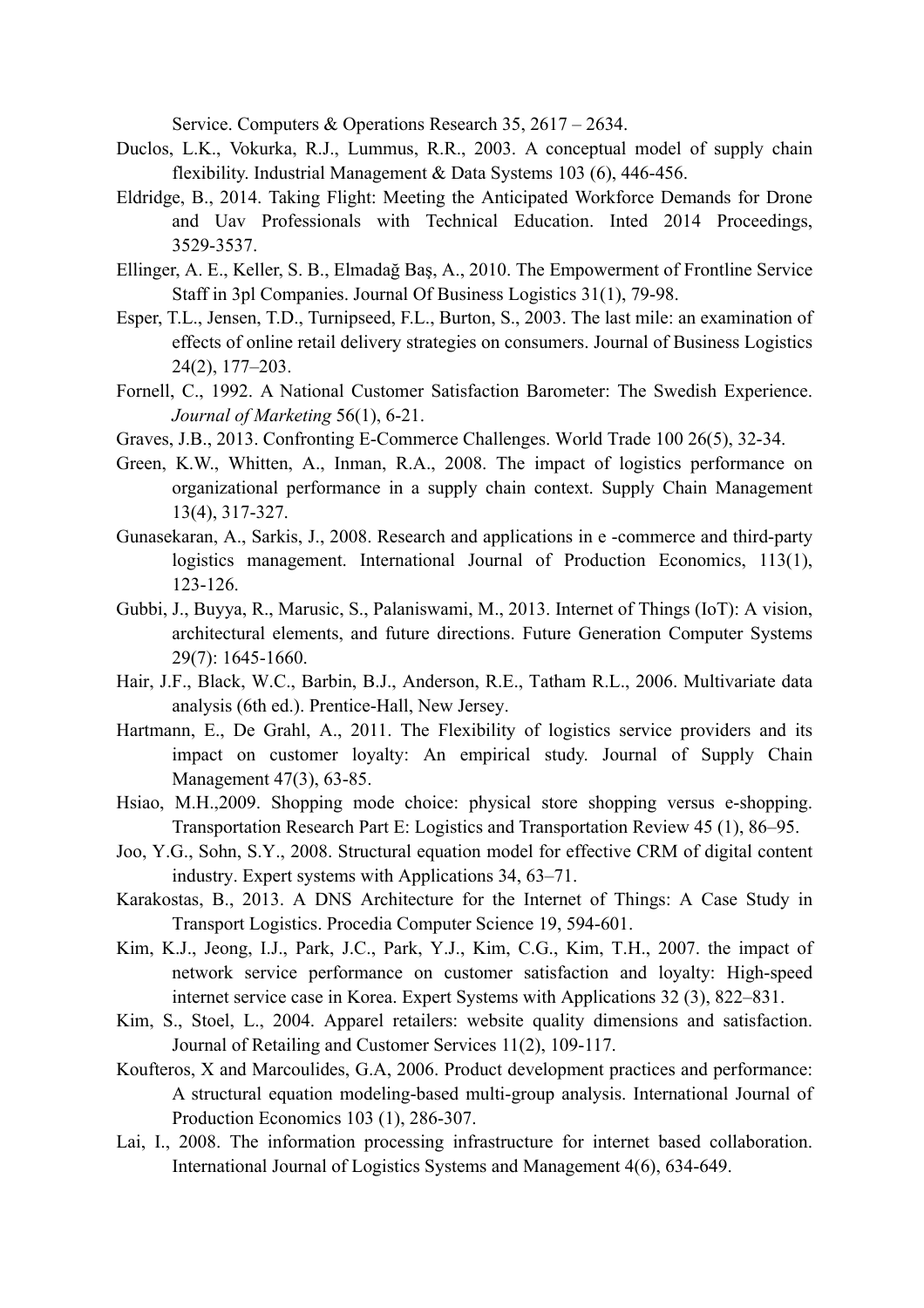- Lewin, J.E., 2009. Business customer's satisfaction: What happens when suppliers downsize? Industry Marketing Management 38(3), 283-299.
- Li, C., Yang, H., Sun, L., Sohal, A.S., 2009. The impact of IT implementation on supply chain integration and performance. International Journal of Production Economics 120(1), 125-138.
- Lin, C., Chow, W.S., Madu, C.N., Kuei, C., Yu, P.P., 2005. A structural equation model of supply chain quality management and organizational performance. International Journal of Production Economics 96( 3), 355-365.
- Lin, W.B., 2007.The exploration of customer satisfaction model from a comprehensive perspective. Expert Systems with Applications 33 (1), 110–121.
- Ling, F.Y.Y., Li, S., Low, S.P., Ofori, G., 2012. Mathematical models for predicting Chinese A/E/C firms' competitiveness. Automation in Construction 24, 40-51.
- Liu, X., He, M.Q., Gao, F., Xie, P.H., 2008. An empirical study of online shopping customer satisfaction in China: a holistic perspective. International Journal of Retail & Distribution Management 36(11), 919-940.
- MacCallum, R.C., Browne, M.W., and Sugawara, H., M. 1996. Power Analysis and Determination of Sample Size for Covariance Structure Modeling. Psychological Methods, 1 (2), 130-149.
- Miorandi, D., Sicari, S., De Pellegrini, F., Chlamtac, I., 2012. Internet of things: Vision, applications and research challenges. Ad Hoc Networks 10(7), 1497-1516.
- Memedovic, O., Rodrigue, L. J., Naula, T., 2008. Fuelling the global value chains: what role for logistics capabilities? International Journal of Technological Learning, Innovation and Development 1(3), 353-337.
- Nunally, J.C., 1978. Psychometric theory. McGraw-Hill, New York.
- Oliver, R.L., 1997. Satisfaction: A behavioral perspective on the consumer. New York: McGraw-Hill.
- Power, D., Sharafali, M., Bhakoo, V., 2007. Adding value through outsourcing: Contribution of 3PL services to customer performance. Management Research News 30(3), 228 – 235.
- Qrunfleh, S., Tarafdar, M., 2014. Supply chain information systems strategy: Impacts on supply chain performance and firm performance. International Journal of Production Economics 147, 340-350.
- Ramanathan, R., 2010. The moderating roles of risk and efficiency on the relationship between logistics performance and customer loyalty in e-commerce. Transportation Research Part E 46(6), 950-962.
- Rostek, K., 2012. The reference model of Competitiveness factors for SME medical sector. Economic Modelling 29(5), 2039-2048.
- Sahay, B.S., Mohan, R., 2006. 3PL practices: an Indian perspective. International Journal of Physical Distribution & Logistics Management 36 (9), 666-689.
- Saurina, C., Coenders, G., 2002. Predicting overall service quality: a structural equation modelling approach. Developments in Social Science Methodology 18, 217-238.
- Shah, R., Goldstein, S. M., 2006. Use of structural equation modeling in operations management research: Looking back and forward. Journal of Operation Management 24(2), 148-169.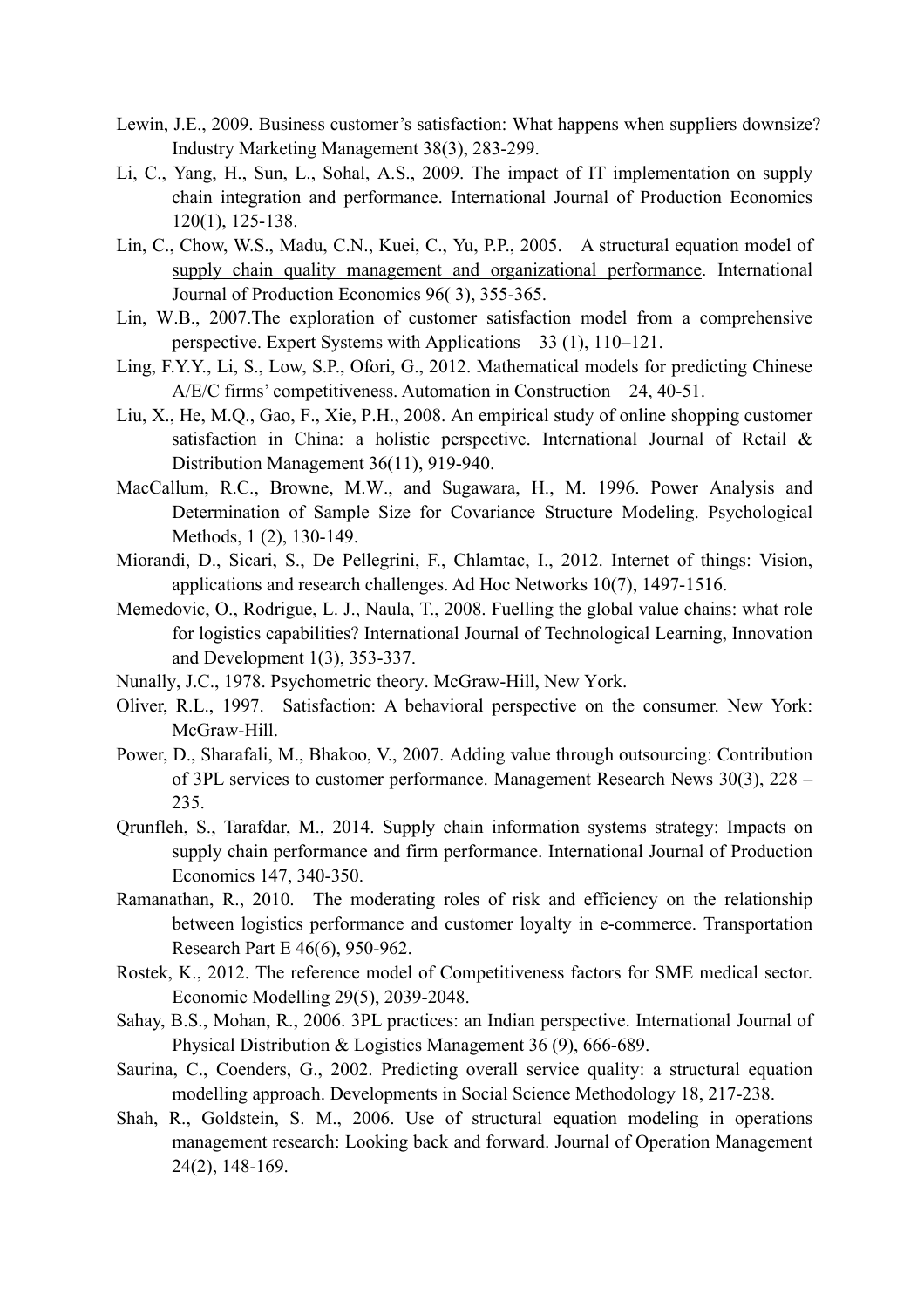- Shin, S.Y., Moon, T.H., Sohn, S.Y., 2009. Structural equation model for effective CRM of information infrastructure industry in Korea. Expert Systems with Applications 36,1695-1705.
- Subramanian, N., Gunasekaran, A., Yu, J., Cheng, J., Ning, K., 2014. Customer satisfaction and competitiveness in the Chinese E-retailing: Structural Equation Modeling (SEM) approach to identify the role of quality factors. Expert Systems with Applications 41(1), 69-80.
- Sweeney, E., 2003. Purchasing Logistics Services: Guidelines on Selecting and Managing the Right 3PL. Logistics Solutions, the Journal of the National Institute for Transport and Logistics 6(5), 34.
- Tezuka, K., 2011. Rationale for utilizing 3PL in supply chain management: A shippers' economic perspective. IATSS Research 35(1), 24–29.
- Tian, Y., Ellinger, A.E., Chen, H., 2010. Third-party logistics provider customer orientation and customer firm logistics improvement in China. International Journal of Physical Distribution and Logistics Management 40 (5), 356–376.
- Uckelmann, D., 2008. A Definition Approach to Smart Logistics. Lecture notes in computer science 5174, 273-284.
- Verdouw, C.N., Beulens, A.J.M., van der Vorst, J.G.A.J. (2013). Virtualisation of floricultural supply chains: A review from an Internet of Things perspective. Computers and Electronics in Agriculture 99: 160-175.
- Verma, A., Seth, N., Singhal, N., 2011. Enablers of supply chain competitiveness: an interpretive structural modelling approach. International Journal of Value Chain Management 5(3), 212-231.
- Vickery, S., Calantone, R., Droge, C., 1999. Supply Chain Flexibility: An Empirical Study, The Journal of Supply Chain Management, 35(3), 16-24.
- Wang, Y., Sang, D.Y., 2005. Multi-agent framework for third party logistics in E-commerce. Expert Systems with Applications 29(2), 431-436.
- Yang, C.C., Marlow, P.B., Lu, C.S., 2009. Assessing resources, logistics service capabilities, innovation capabilities and the performance of container shipping services in Taiwan. International Journal of Production Economics 122(1), 4-20.
- Yee, R.W.Y., Yeung, A.C.L., Cheng, T.C.E., 2010. An empirical study of employee loyalty, service quality and firm performance in the service industry. International Journal of Production Economics 124, 109–120.
- Zhang, Q., Vonderembse, M. A., Lim, J., 2005. Logistics flexibility and its impact on customer satisfaction. International Journal of Logistics Management 16(1), 71-95.
- Zhang, Y., Bian, J., Zhu, W., 2013. Trust fraud: A crucial challenge for China's e-commerce market. Electronic Commerce Research and Applications 12(5), 299-308.
- Zhao, X., Lynch Jr., J.G., and Chen, Q., 2010. Reconsidering Baron and Kenny: Myths and Truths about Mediation Analysis. Journal of Consumer Research 37(2), 197-206.
- Zhou, S., 2013.Logistics Bottleneck of Online Retail Industry in China. Journal of Supply Chain and Operations Management 11(2), 11.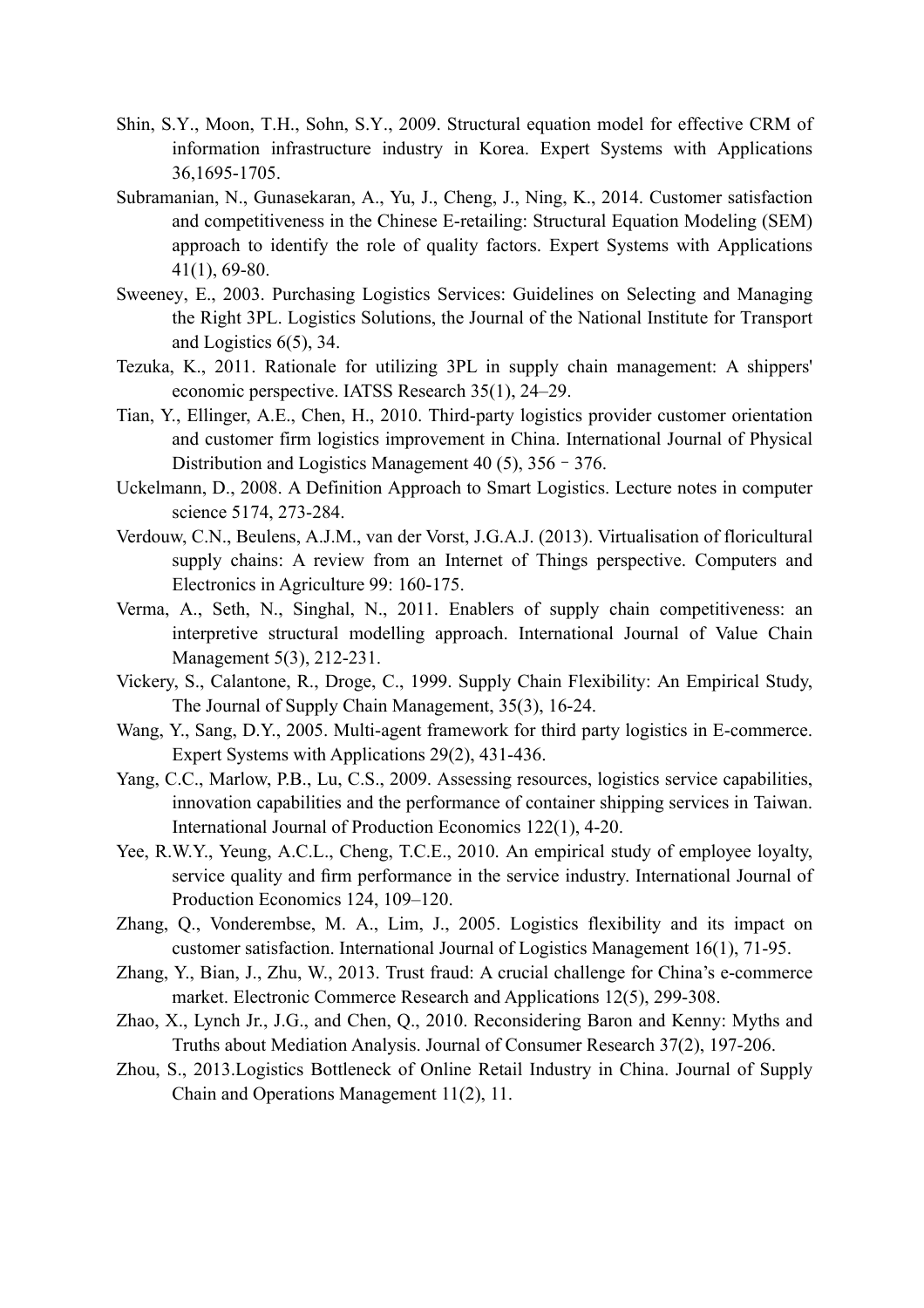# **Figures**



Figure 1: e-commerce triads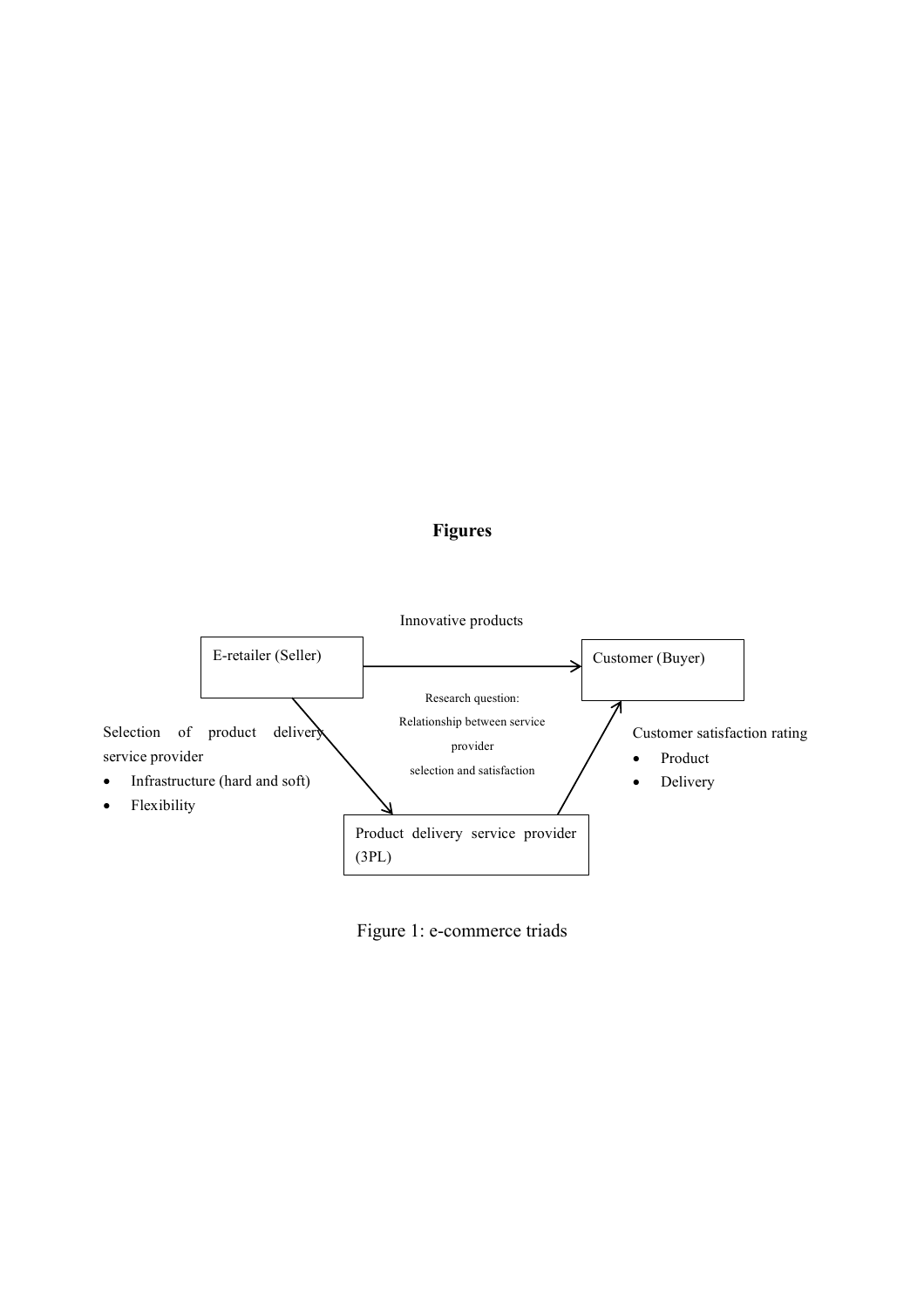

Figure 2: Conceptual model

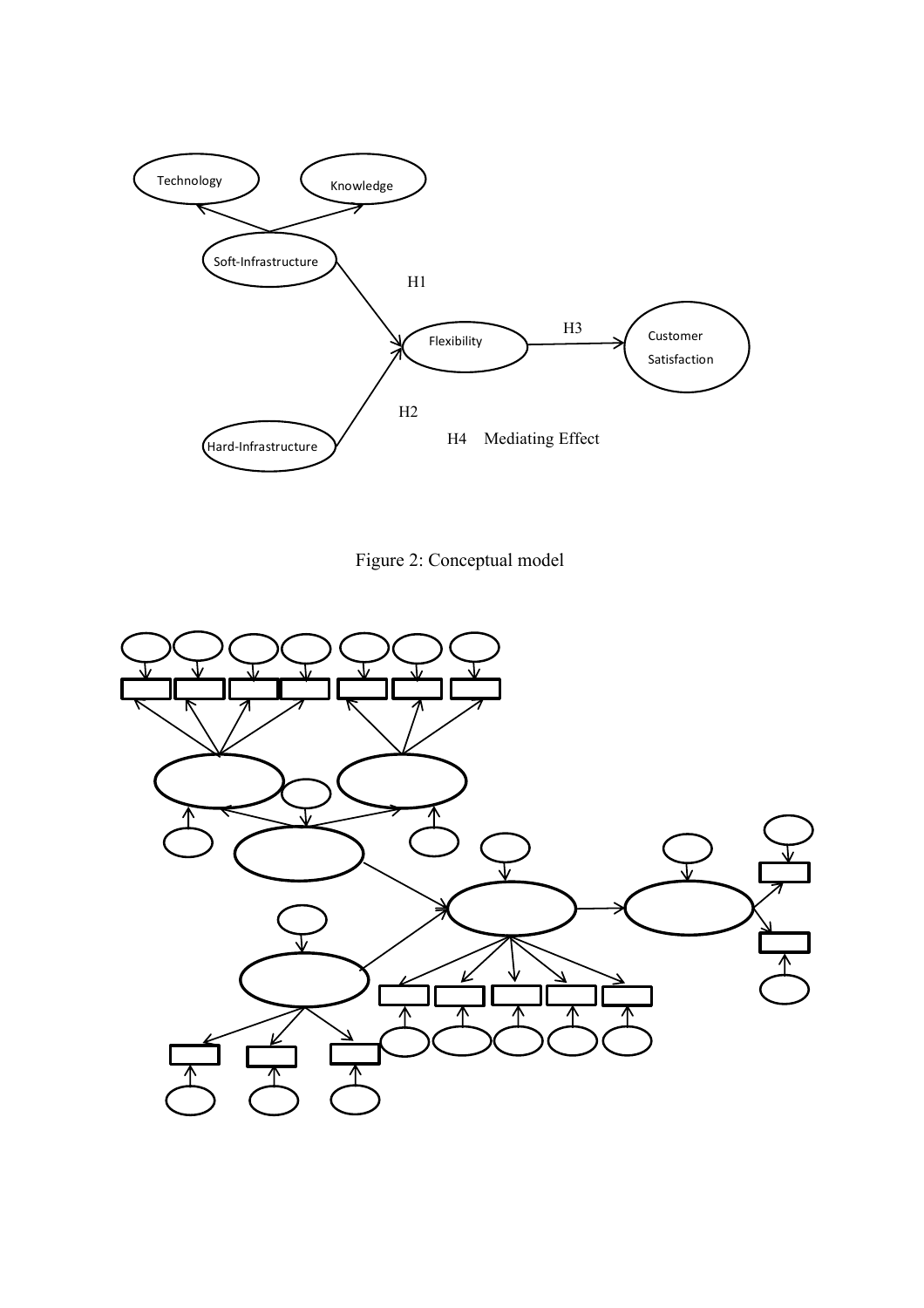

**\*p<0.05; \*\*p<0.01; \*\*\*p<0.001**

Figure 4: Measurement models

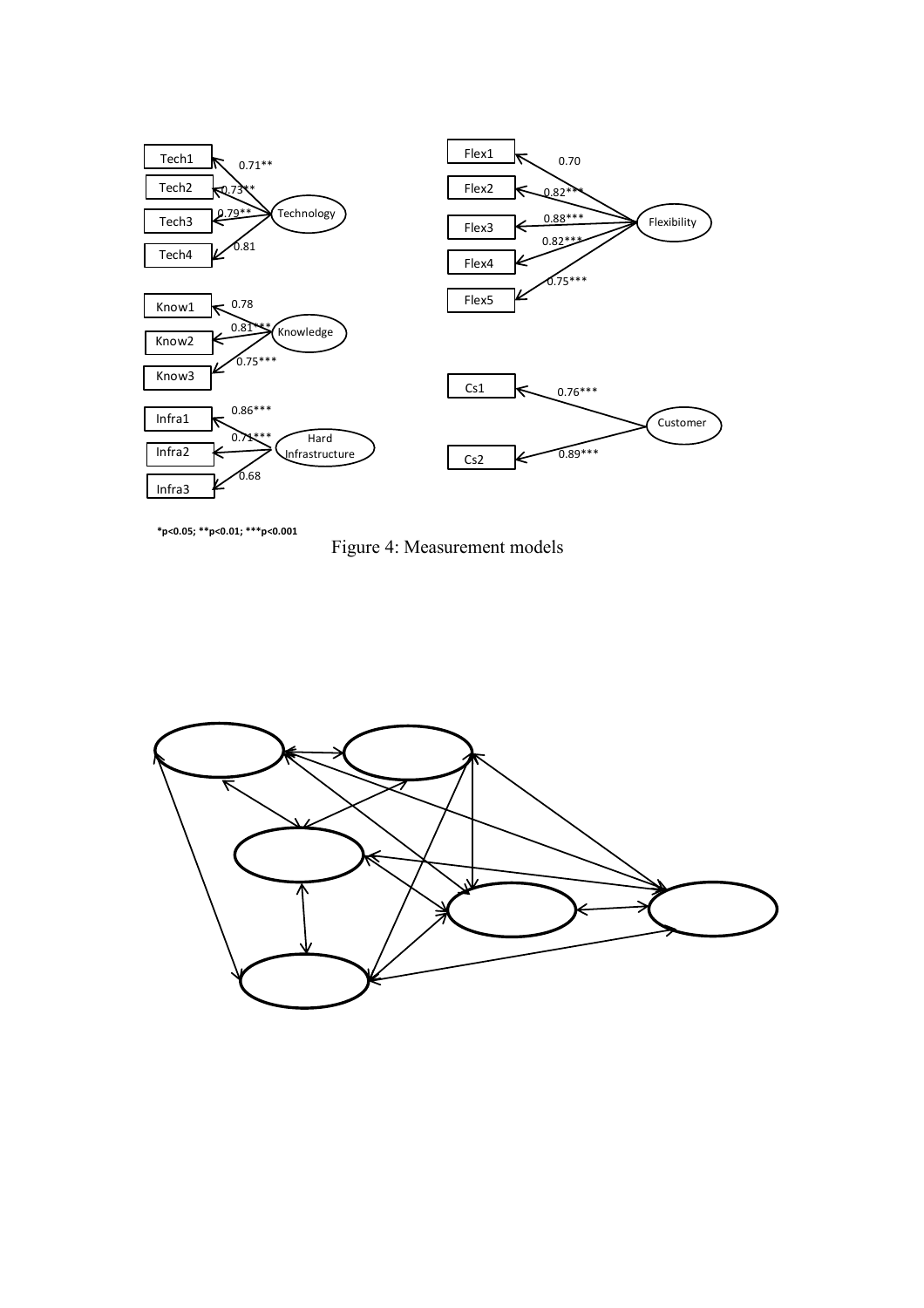

**\*p<0.05; \*\*p<0.01; \*\*\*p<0.001**

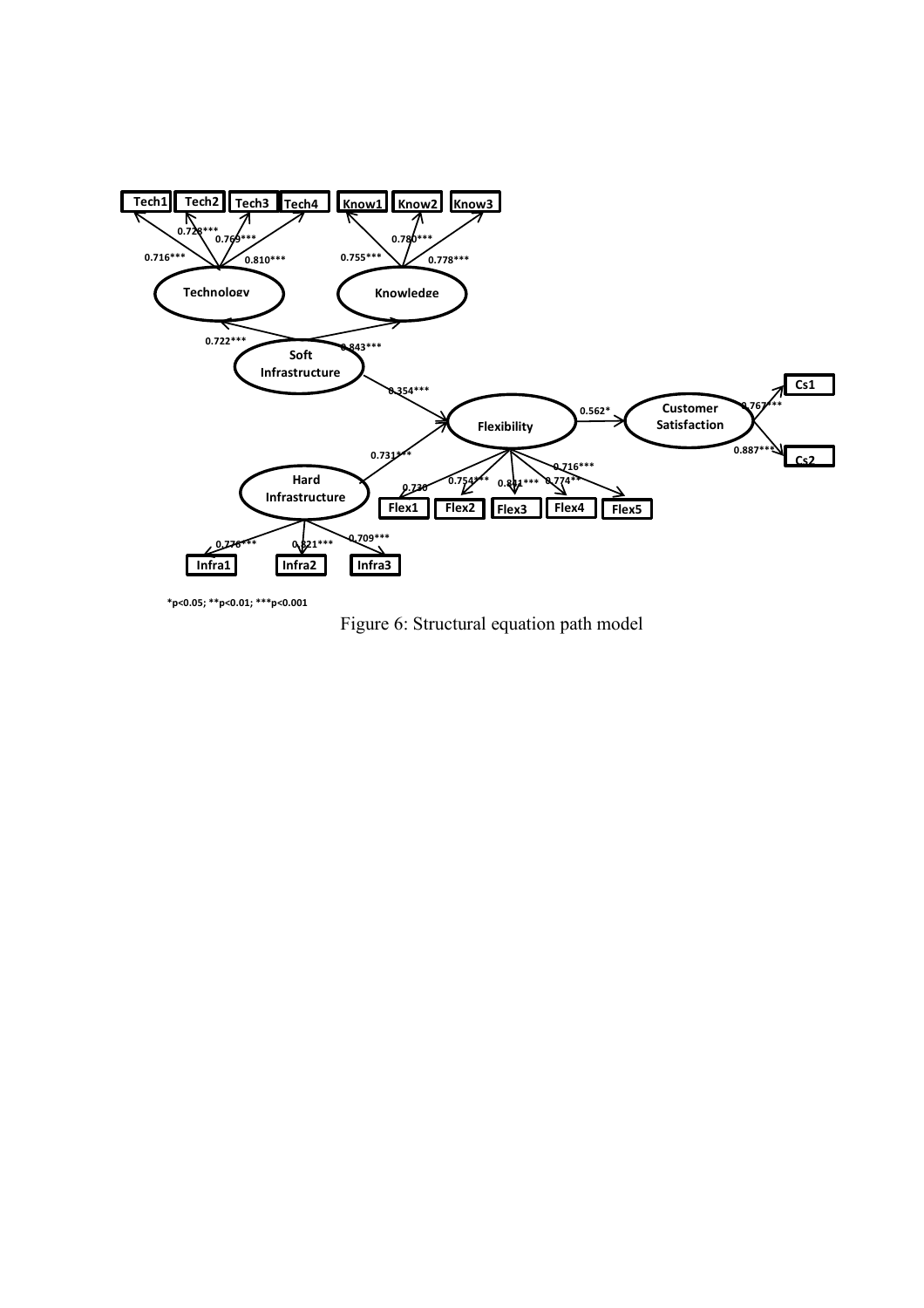# **Tables**

Table 1: Default product delivery service provider Have a default delivery company Frequency Percentage (%)

Yes 121 81.76% No 27 18.24%

| Table 2: Exploratory factor analysis |            |                   |          |            |             |            |  |
|--------------------------------------|------------|-------------------|----------|------------|-------------|------------|--|
| Constructs                           | Constructs | Variables         | Factor   | Cronbach's | Composite   | <b>AVE</b> |  |
|                                      |            |                   | loadings | Alpha      | reliability |            |  |
| Soft-Infrastructure                  | Technology | Tech1             | 0.759    | 0.841      | 0.8424      | 0.5725     |  |
|                                      | (Tech)     | Tech <sub>2</sub> | 0.732    |            |             |            |  |
|                                      |            | Tech <sub>3</sub> | 0.787    |            |             |            |  |
|                                      |            | Tech <sub>4</sub> | 0.872    |            |             |            |  |
|                                      | Knowledge  | Know1             | 0.794    | 0.823      | 0.8148      | 0.5946     |  |
|                                      | (Know)     | Know <sub>2</sub> | 0.805    |            |             |            |  |
|                                      |            | Know <sub>3</sub> | 0.827    |            |             |            |  |
|                                      |            |                   |          |            |             |            |  |
| Hard Infrastructure (Infra)          |            | Infra1            | 0.804    | 0.791      | 0.8133      | 0.5930     |  |
|                                      |            | Infra2            | 0.809    |            |             |            |  |
|                                      |            | Infra3            | 0.847    |            |             |            |  |
| Flexibility (Flex)                   |            | Flex1             | 0.839    | 0.895      | 0.8750      | 0.5841     |  |
|                                      |            | Flex2             | 0.842    |            |             |            |  |
|                                      |            | Flex3             | 0.902    |            |             |            |  |
|                                      |            | Flex <sub>5</sub> | 0.855    |            |             |            |  |
|                                      |            | Flex5             | 0.812    |            |             |            |  |
| Customer satisfaction (CS)           |            | Cs1               | 0.918    | 0.809      | 0.8140      | 0.6875     |  |
|                                      |            | Cs2               | 0.795    |            |             |            |  |

 $T$  11  $\Omega$   $\Gamma$  1  $\ell$   $\Gamma$  2: Exploration for  $\Gamma$  2: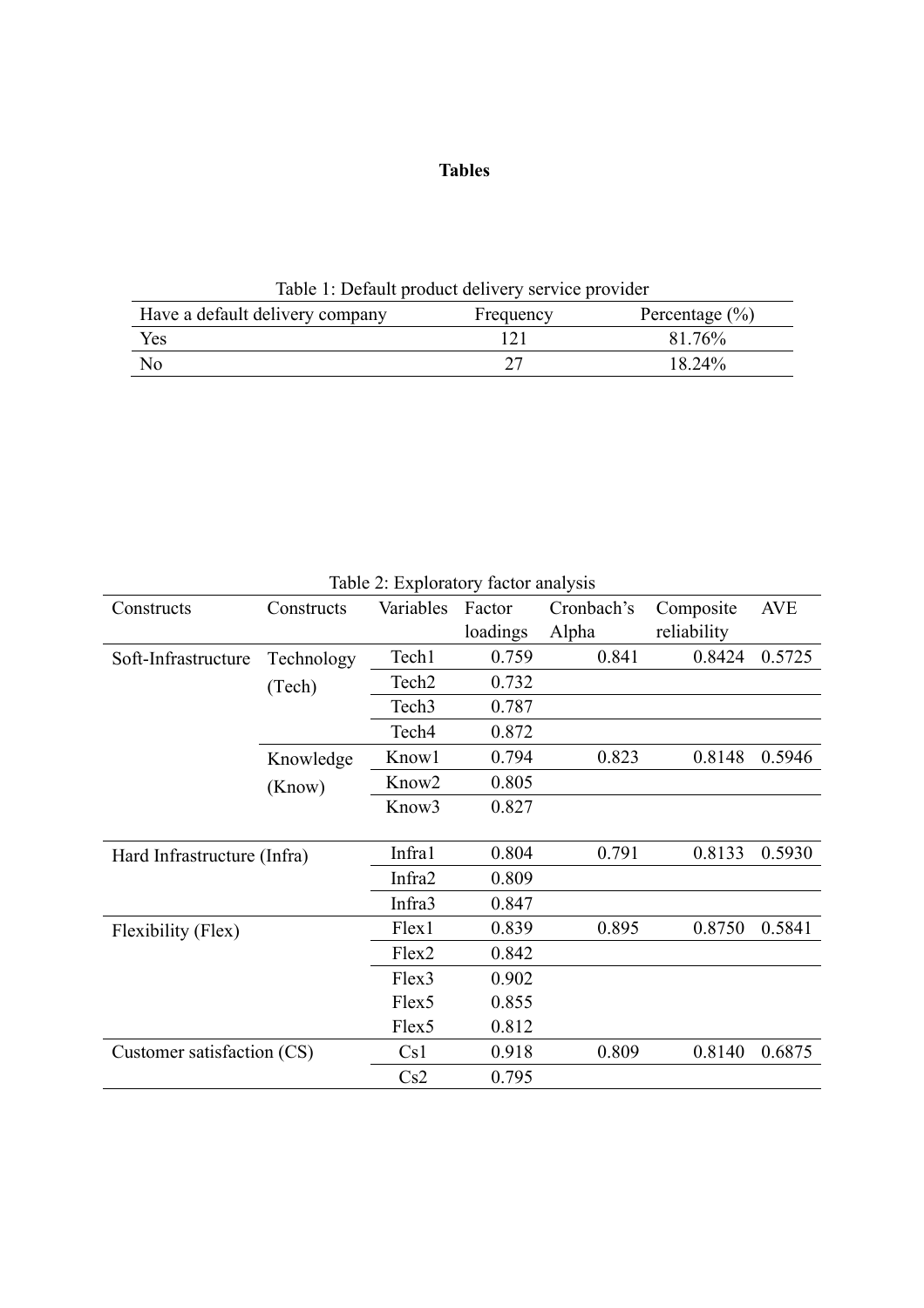| Variables<br>Constructs |            | Relationship          | $St.\beta$ | t     | p-value |          |
|-------------------------|------------|-----------------------|------------|-------|---------|----------|
| Soft-infrastructure     | Technology | Tech1— Technology     | 0.709      | 5.748 | < 0.001 | accepted |
|                         | (Tech)     | Tech2—Technology      | 0.733      | 5.406 | < 0.001 | accepted |
|                         |            | Tech3—Technology      | 0.785      | 5.229 | < 0.001 | accepted |
|                         |            | Tech4—Technology      | 0.795      |       |         | accepted |
|                         | Knowledge  | Knowl—Knowledge       | 0.783      |       |         |          |
|                         | (Know)     | Know2—Knowledge       | 0.809      | 5.309 | < 0.001 | accepted |
|                         |            | Know3—Knowledge       | 0.750      | 5.194 | < 0.001 | accepted |
| Hard                    |            | Infra1-Infrastructure | 0.863      |       |         |          |
| Infrastructure          |            | Infra2—Infrastructure | 0.708      | 4.492 | < 0.001 | accepted |
| (Infra)                 |            | Infra3—Infrastructure | 0.682      | 4.419 | < 0.001 | accepted |
| Flexibility (Flex)      |            | $Flex1$ Flexibility   | 0.701      |       |         |          |
|                         |            | Flex2— Flexibility    | 0.817      | 5.758 | < 0.001 | accepted |
|                         |            | Flex3— Flexibility    | 0.879      | 6.130 | < 0.001 | accepted |
|                         |            | Flex4— Flexibility    | 0.821      | 5.784 | < 0.001 | accepted |
|                         |            | Flex5— Flexibility    | 0.751      | 5.326 | < 0.001 | accepted |
| Customer                |            | $Cs1-CS$              | 0.897      | 5.923 | < 0.001 | accepted |
| satisfaction (CS)       |            | $Cs2-CS$              | 0.770      | 5.726 | < 0.001 | accepted |

Table 3: Measurement models results summary

| Table 4: Fit indices of models |  |                     |        |            |                 |       |
|--------------------------------|--|---------------------|--------|------------|-----------------|-------|
|                                |  | $x^2(df)$           | Normed | <b>CFI</b> | $RMSEA(\%)$ TLI |       |
|                                |  |                     | $x^2$  |            |                 |       |
| Confirmatory                   |  | factor $203.2(106)$ | 1.917  |            | 0.905 0.082     | 0.903 |
| analysis Model                 |  |                     |        |            |                 |       |
| Path Model                     |  | 122.043(109)        | 1.119  |            | 0.972 0.046     | 0.965 |